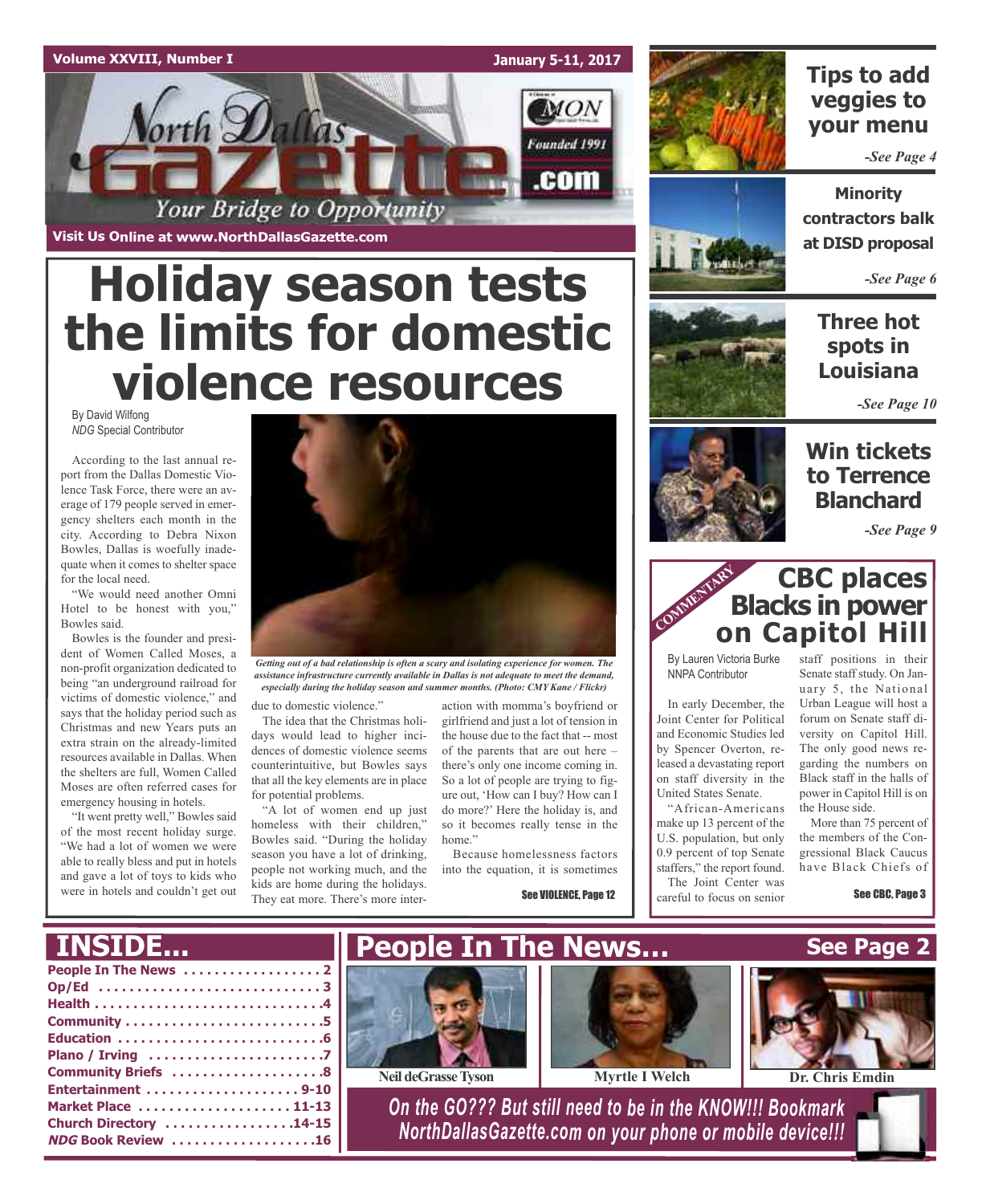### **Neil deGrasse Tyson**

Neil deGrasse Tyson is returning to Dallas to share a little Cosmic Perspective . Appearing for his third engagement in Dallas, astrophysicist and popular TV science expert Neil de-Grasse Tyson is expected to enlighten and amaze the audience, for one night only, at 7:30 p.m. Tuesday, Feb. 14 at the Winspear Opera House in the downtown Dallas Arts District.

Cosmic Perspective – There is no view of the world as emotionally potent as the one granted by a cosmic perspective. It's one



that sees Earth as a planet in a vast empty universe. It profoundly influences what we think and feel about science, culture, politics, and life itself.

Neil deGrasse Tyson was

### **Myrtle I. Welch**

Myrtle I. Welch, Chief Executive Officer of MIB Institute, has been recognized as a Distinguished Professional in her field through *Women of Distinction Magazine*. Myrtle I. Welch will soon be featured in an upcoming edition of *Women of Distinction Magazine's* Top 10 of 2016 edition.

MIB Institute, which stands for 'Myrtle Irene Banks.' is a business that is dedicated to helping students receive lifelong learning skills that help them on the job, in school, socially,



and personally, all of which will help them be successful on standardized tests. Founded in 2008 by Chief Executive Officer Myrtle I. Welch, MIB Institute serves students by providing coun-

### **Dr. Chris Emdin**

Dr. Christopher Emdin is an Associate Professor in the Department of Mathematics, Science and Technology at Teachers College, Columbia University; where he also serves as Director of Science Education at the Center for Health Equity and Urban Science Education. He is also the Associate Director of the Institute for Urban and Minority Education at Teachers College, Columbia University. He is an alumni fellow at the Hutchins Center at Harvard University, and currently serves as Minorities in Energy Ambassador for the U.S. Department of



Energy and the STEAM Ambassador for the U.S. Department of State.

Dr. Emdin is a social critic, public intellectual and science advocate whose commentary on issues of race, culture, inequality and education have appeared in dozens of influential periodicals including the *New York Times, Wall Street Journal*, and *Washington Post*.

Offering all of her

(IPS).

seling and tutoring services

Tyson's professional research interests are broad, but include star formation, exploding stars, dwarf

born and raised in New York City where he was educated in the public schools clear through his graduation from the Bronx High School of Science. Tyson went on to earn his BA in Physics from Harvard and his PhD in Astrophysics

It was at the age of 9, during a visit to the planetarium he now heads, that Tyson says the universe "called to him" and sparked his interest in the area of study he has since dedicated

from Columbia.

his life to.

Dr. Emdin holds a Ph.D in Urban Education with a concentration in Mathematics, Science, and Technology; Masters degrees in both Natural Sciences and Education Administration, and Bachelors degrees in Physical Anthropology, Biology, and Chemistry.

He is the creator of the #HipHopEd social media movement, and a much sought-after public speaker on a number of topics that include hip-hop education, STEM education, politics, race, class, diversity, and youth empowerment. He is also an advisor to numerous international organizations, school districts, and schools where he delivers speeches, and holds workshops/ professional development sessions for students, teachers, policy makers, and other education stakeholders within the public and private sector.

Dr. Emdin provides regular commentary on Al Jazeera and the Huffington Post; where he writes the Emdin 5 series. He is the author of the award winning book, Urban Science Education for the Hip-hop Generation and For White Folks Who Teach In the Hood and the Rest of Ya'll too, which is currently on the New York Times best sellers list.

*Cosmos: A SpaceTime Odyssey*, the 21st century continuation of Carl Sagan's landmark television series.

The show began in March 2014 and ran thirteen episodes in Primetime on the FOX network, and appeared in 181 countries in 45 languages around the world on the National Geographic Channels. *Cosmos*, which is also available in DVD and BluRay, won four Emmy Awards, a Peabody Award, two Critics Choice awards, as well as a dozen other industry recognitions.

Tyson is the fifth head of the world-renowned Hayden Planetarium in New York City and the first occupant of its Frederick P. Rose Directorship. He is also a research associate of the Department of Astrophysics at the American Museum of Natural History.

Ticket prices for Neil de-Grasse Tyson range from \$250 to \$50 and can be purchased at www.attpac.org, by phone at 214-880-0202 or in person at the AT&T Performing Arts Center Winspear Opera House Box Office at 2403 Flora Street.

The Box Office will be open 10 a.m. – 6 p.m. seven days a week and before performances.

Welch developed called 'Start to Investigate and Reflect', or STIR.

"I coined the STIR acronym and philosophy during my teaching career after observing that many students weren't motivated to learn," she explained. "Getting to know the students that teachers are teaching, collaborating with them, rather than just communicating with them, and assessing them, rather than just testing them, is the essence of this methodology."

After earning her BS in

#### See Welch, Page 6



*2 | January 5-11, 2017 | North Dallas Gazette*

in English, English as a Second Language, Basic Reading, and Reading in the Content Areas, as well as computer lab, scholarship search and completion, SAT, and educational software. Offering all of her courses exclusively online through Skype, which enables Welch to teach a great number of students all across the United States and (IPS).

courses exclusively online through Skype, which enables Welch to teach a great number of students all across the United States and abroad, sessions are divided into weeks according to the unique needs of each student with the use of an individualized plan of study

galaxies, and the structure

Two of Tyson's recent books are the playful and informative *Death By Black Hole and Other Cosmic Quandaries*, which was a New York Times bestseller, and *The Pluto Files: The Rise and Fall of America's Favorite Planet*, chronicling his experience at the center of the controversy over Pluto's planetary status. The PBS/NOVA documentary "The Pluto Files", based on the book, premiered in March 2010. Recently Tyson served as Executive Editor and on camera Host & Narrator for

of our Milky Way.

"All students have the ability to learn if they are taught in a way that produces learning," Welch said about her personal philosophy about education. "That is why I specialize in meeting the needs of each student individually. Rather than using the popular lecture method like most teachers, which doesn't always meet every student's need, the methodologies I use at MIB Institute produce better student success and are, for that reason, typically different from preprepared, scripted lessons."

Welch also offers counseling services for adolescents, family, and children, for various emotional issues, as well as grief.

The author of several journal articles, including one called 'A Global African Quest: Teaching and Learning in Uganda', in 2013, which explains, in depth, a methodology

abroad, sessions are divided into weeks according to the unique needs of each student with the use of an individualized plan of study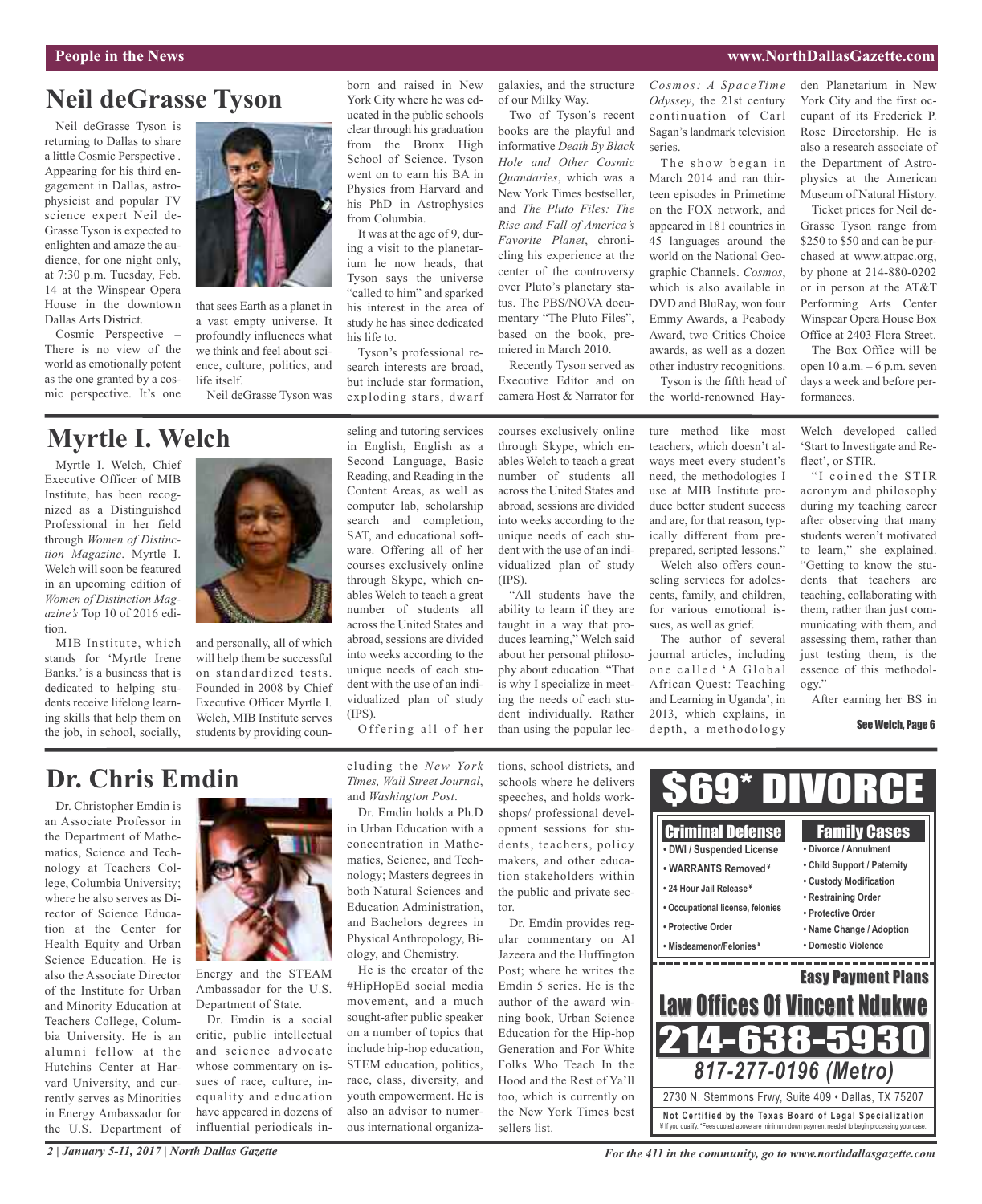#### **www.NorthDallasGazette.com Op-Ed**



*North Dallas Gazette assumes no responsibility for unsolicited material and reserves the right to edit and make appropriate revisions.*

> *"Do what you say you are going to do ... when you say you are going to do it.*

**Publisher's Office:** publisher@northdallasgazette.com

**Sales Department:** marketing@northdallasgazette.com 972-509-9049

### **Editorial Department:**

editor@northdallasgazette.com

### **Online:**

www.NorthDallasGazette.com www.twitter.com/NDGEditor www.facebook.com/NorthDallasGazette www.pinterest.com/NDallasGazette www.instagram.com/NorthDallasGazette

### STAFF

**Chairman Emeritus** *Jim Bochum 1933 – 2009*

**Religious/ Marketing Editor**

**Contributing Writers** *Jackie Hardy Terri Schlichenmeyer Nicole Scott Hope Oriabure-King David Wilfong*

**Editor** *Ruth Ferguson*

**Published By** *Minority Opportunity News, Inc.*

> **Web Master** *Todd Jones*

**Special Projects Manager** *Edward Dewayne "Preacher Boy"Gibson, Jr. James C. Allen*

**Community Marketing**

*Nina Garcia Nadina Davis Betheny M. Sargent*

#### **Advisory Board:**

*John Dudley Myrtle Hightower Fred Moses Annie Dickson Cecil Starks Willie Wattley Coty Rodriguez-Anderson B. J. Williams Denise Upchurch Barbara Simpkins, ADVISORY BOARD SECRETARY*

### **Advisory Board** *David Wilfong*

**Production** *Margaret Freelon*

### **Committees:**

*Public Relations Planning and Implementation* Cecil Starks, CHAIRPERSON *Business Growth Referral* John Dudley, CHAIRPERSO

*Program Policy Development* Annie Dickson, CHAIRPER

*Quality Assurance* Myrtle Hightower, CHAIRPERSON Coty Rodriguez

**What we can learn from the Black Panther Party in today's time**

#### By Julianne Malveaux NNPA Columnist

Matthew "Peanut" Johnson was 16 years-old when San Francisco police officer Alvin Johnson killed him. The unarmed teen was said to have been fleeing a stolen car, and Officer Johnson claimed that he feared for his life, so he shot. The September 27, 1966 slaying was too much for African Americans in the Bayview Hunters Point neighborhood of San Francisco, and folks took it to the streets in protest. Through the lens of "law and order," the upris-

### **CBC,** continued from Page <sup>1</sup>

Staff. Currently, 32 members of the CBC have a Black Chief of Staff. Additionally, the Senate's only Black Republican, Sen. Tim Scott (R-SC), currently employs the Senate's only Black Chief of Staff.

In July, Republican House Speaker Paul Ryan posted a photo on Instagram of over 70 Capitol Hill interns and not one was African American. Internships and fellowships on Capitol Hill are a key pipeline to building leadership experience in the halls of power.

Speaker Ryan's Instagram image was a jarring visual of what many have known on Capitol Hill for years: That the staffs and the pipelines to get to power and be positioned for decision-making roles remains overwhelmingly White. Ironically, Ryan will have a Black Chief of Staff, Jon Burks, starting this month.

But when it comes to the number of senior staffers in Congress overall, particularly Chiefs of Staff, members of the CBC easily employ the majority. Though Black Chiefs of Staff are all but non-existent (1 percent) in the U.S. Senate, on the House side it's a different story. Black Chiefs include Duron Marshall who is Rep.

ing was so out of control that Governor "Pat" Edmund Brown called in the National Guard.

Some thought that calling the National Guard was an inflammatory overreaction. As the history website FoundSF writes of the scene: "Perhaps the best indication of both the essentially passive character of the response of Black males in Hunters Point and the unreasonable magnitude of White fears is the fact that, aside from long-range brick throwing, less than a half dozen assaults by Blacks against Whites were

Brenda Lawrence's (D-Mich.) Chief of Staff; Yelberton Watkins, who is Rep. Jim Clyburn's (D-S.C.) longtime Chief of Staff; Michael Cooper who is Rep. John Lewis' (D-Ga.) Chief of Staff and Veleter Mazyck, who is Rep. Marcia Fudge's (D-Ohio) Chief of Staff.

It matters who serves in the very top jobs: Those in senior staff positions have a major say in policy decisions and advise lawmakers directly. Chiefs of Staff and other senior staff members often move on to powerful well paying jobs in the private sector.

On Capitol Hill in Washington, D.C., just as in most places where there are budgets allocations to be decided on and jobs to fill, the person who makes the decision on those matters is the person with the most power and that often is not only the elected official, but also their Chief of Staff. The Chief is also the gatekeeper for resumes and hiring staff. A typical Chief of Staff on Capitol Hill earns between \$120,000 and \$168,000.

The conversation on hiring has been going on for years, but it was crystalized by the detailed report by the Joint Center for Political

recorded in the course of five days of rioting." According to some reporters, the police were overaggressive. In one case, police officers opened fire on a community center full of children because they thought the children were armed. But when the children escaped, police reportedly entered the building looking for weapons, of which none were found.

The San Francisco Sun Reporter, the premier African American newspaper in the BayArea (full disclosure, I got my start as a column writer for them in

and Economic Studies.

For many White Democrats in the Senate the numbers are particularly embarrassing. Several Senators, who have millions of African American constituents, have no Black senior staff members. The state with the most African Americans in the U.S. is Georgia with 3.1 African Americans according to the 2010 Census. Georgia is followed by New York (3 million), Florida (2.9 million), Texas (2.9 million), California (2.9 million), North Carolina (2 million), Illinois (1.8 million), Maryland (1.7 million), Virginia (1.5 million) and Louisiana (1.5 million).

But not one Black senior staffer from any of those states now serves on the staffs of the U.S. Senators from the above states with the largest African American populations. None of them have a Black Chief of Staff, Legislative Director, Communications Director or State Director.

On December 12, outgoing Congressional Black Caucus Chairman G.K. Butterfield released a statement on staff diversity.

"The near complete absence of African American senior staff in personal and committee offices in the Senate is not reflective of the inclusiveness ideals of

1980), reported on Peanut Johnson's death with a front page headline, "Cop Kills Negro Youth; Blood Flows in SF Streets." I had an opportunity to see a copy of the paper when I toured the Oakland Museum of California and spent a couple of hours inhaling the exhibit "All Power to the People: Black Panthers at 50." In walking through the exhibit, one is struck with a sense of both progress and regress, a horrible sense of déjà vu, an ugly reminder that for all the change we have experienced, there is a rigid racism

#### See PANTHER, Page 11

our government, and of our country. The CBC has long championed African American inclusion in all industries, and launched CBC TECH 2020 last year to promote diversity in the technology industry," said Butterfield. "But the fact that the United States Congress, an institution that was created to represent all people, still has not taken meaningful steps to increase diversity is disappointing and requires an immediate remedy."

Butterfield continued: "There are plenty of offices hiring, on both sides of the aisle, and in both chambers, where Senators and Representatives can hire talented African American candidates. Yet, from our records, with the start of the next Congress, the Senate is poised to have one African American Senate Chief of Staff and no African American staff directors, if immediate action is not taken."

*Lauren Victoria Burke is a political analyst who speaks on politics and African American leadership. Lauren is also a frequent contributor to the NNPA Newswire and Black-P r e s s U S A . c o m . S h e c a n b e c o n t a c t e d a t LBurke007@gmail.com a n d o n T w i t t e r a t @LVBurke.*

*The North Dallas Gazette, formerly Minority Opportunity News, was founded in July 1991, by Mr.Jim Bochum and Mr.Thurman R. Jones. North Dallas Gazette is a wholly owned subsidairy of Minority Opportunity News, Inc.*

*Shirley Demus Tarpley*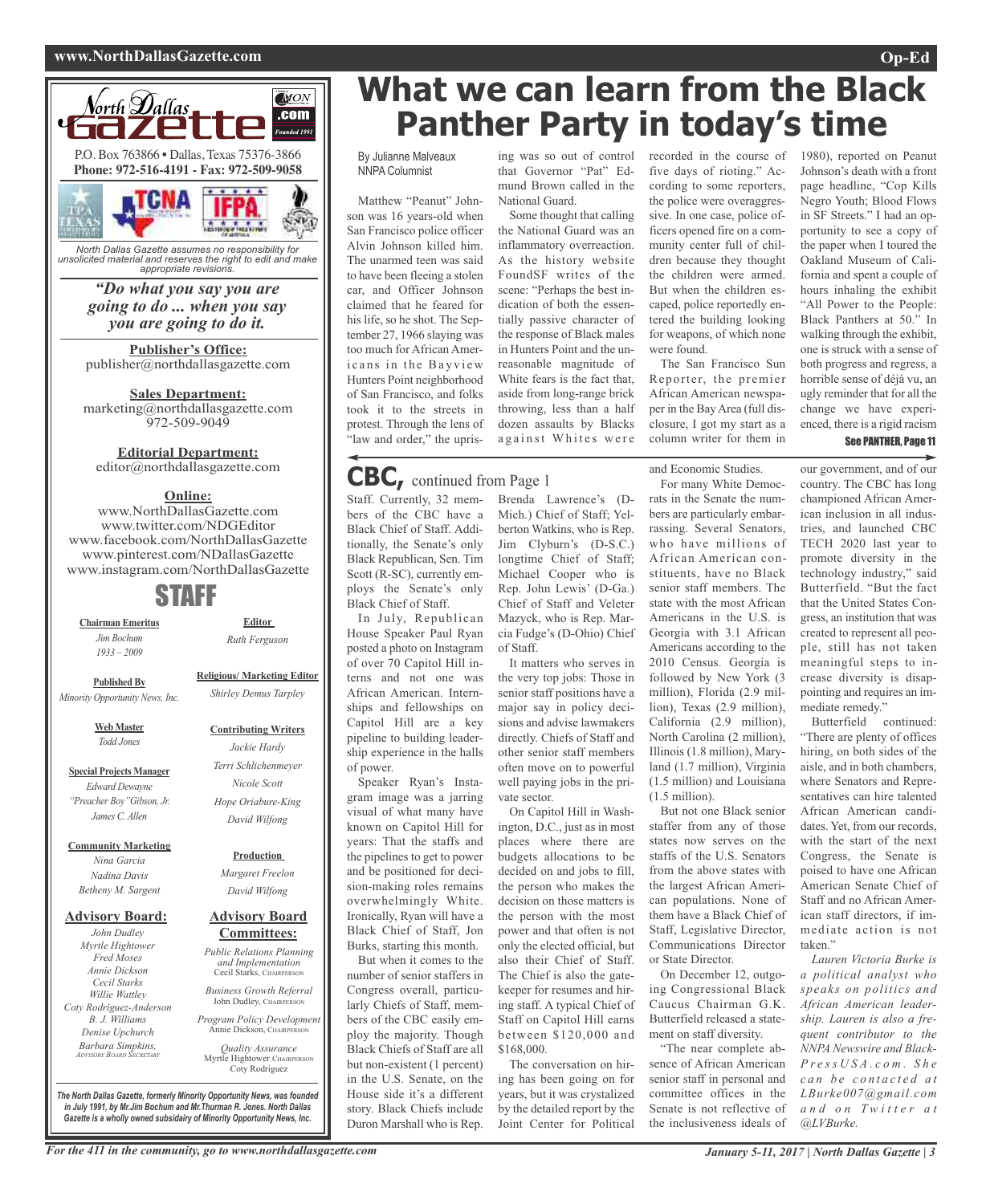### **Health www.NorthDallasGazette.com**

# **Three ways to effectively fight the flu**

Influenza (flu) is a contagious disease that can be serious. Every year, millions of people get sick, hundreds of thousands are hospitalized, and thousands to tens of thousands of people die from flu. CDC urges you to take the following actions to protect yourself and others from flu.

#### **Get yourself and your family vaccinated!**

A yearly flu vaccine is the first and most important step in protecting against flu viruses. Everyone 6 months or older should get an an-



nual flu vaccine by the end of October, if possible, or as soon as possible after October.

Flu vaccines are offered in many locations, including doctor's offices, clinics, health departments, pharmacies and college health centers, as well as by many employers, and even in some schools. Protect Yourself. Protect Your Family. Get Vaccinated. #FightFlu

**Take everyday preventive actions to help stop the spread of flu viruses!**

Avoid close contact with sick people, avoid touching your eyes, nose, and mouth, cover your coughs and sneezes, wash your hands often (with soap and water), and clean and disinfect surfaces and objects that may be contaminated with flu viruses.

If you become sick, limit contact with others as much as possible. Remember to cover your nose and mouth with a tissue when you cough or sneeze, and throw tissues in the trash after you use them. Stay home for at least 24 hours after your fever is gone except to get medical care or for other necessities. (Your fever should be gone for 24 hours without the use of a fever-reducing medicine before resuming normal activities.) **Take Antiviral Drugs if**

### **Your Doctor Prescribes Them!**

If you get the flu, antiviral drugs can be used to treat flu illness. Antiviral drugs can make illness milder and shorten the time you are sick.

They also can prevent serious flu complications, like pneumonia.

CDC recommends that antiviral drugs be used early to treat people who are very sick with the flu (for example, people who are in the hospital) and people who are sick with the flu and are at high risk of serious flu complications, either because of their age or because they have a high risk medical condition.

## **Ten tips to add more daily vegetables to your diet**

Eating vegetables is important because they provide vitamins and minerals and most are low in calories. To fit more vegetables in your day, try them as snacks and add them to your meals.

#### **1. Discover fast ways to cook**

Cook fresh or frozen vegetables in the microwave for a quick-and-easy dish to add to any meal. Steam green beans, carrots, or bok choy in a bowl with a small amount of water in the microwave for a quick side dish.

**2. Be ahead of the game** Cut up a batch of bell peppers, cauliflower, or broccoli. Pre-package them to use when time is limited. Enjoy them in a casserole, stir-fry, or as a snack with hummus. **3. Choose vegetables rich**

**in color**

Brighten your plate with vegetables that are red, orange, or dark green. They are full of vitamins and minerals. Try acorn squash, cherry tomatoes, sweet potatoes, or collard greens. They not only taste great but are good for you, too.

**4. Check the freezer aisle** Frozen vegetables are quick and easy to use and are just as nutritious as fresh veggies. Try adding frozen vegetables, such as corn, peas, edamame, or spinach, to your favorite dish. Look for frozen vegetables without added sauces, gravies, butter,



or cream.

**5. Stock up on veggies** Canned vegetables are a great addition to any meal, so keep on hand canned tomatoes, kidney beans, garbanzo beans, mushrooms, and beets. Select those labeled as "reduced sodium," "low sodium," or "no salt added."

See VEGGIES, Page 5







4 January 5-11, 2017 | North Dallas Gazette Service of All in the community, go to www.northdallasgazette.com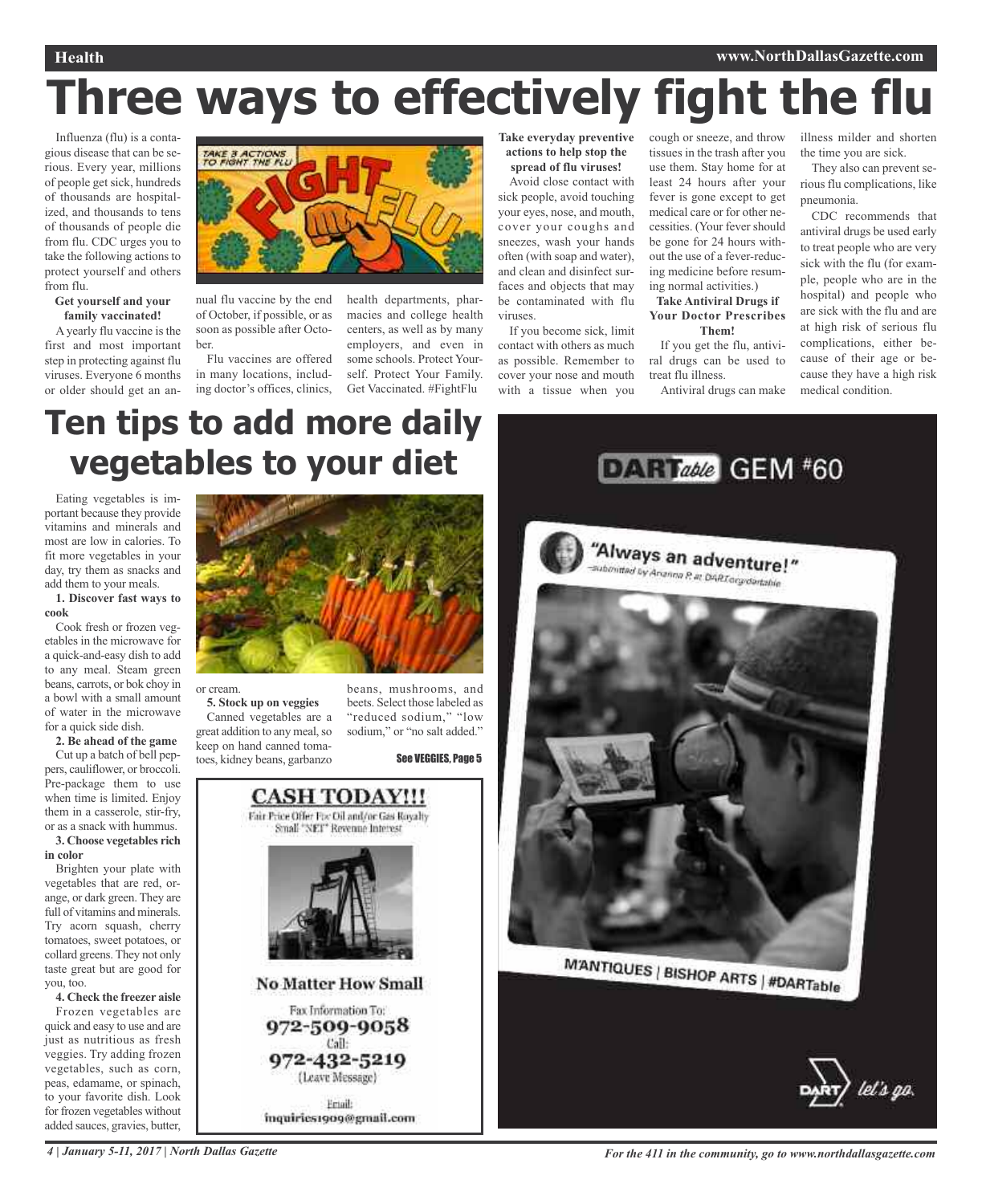

## **Elderly in Dallas targeted for lottery scam**

The Dallas Police are reporting that on Dec. 2 an 85 year-old woman received a letter in the mail that led her to believe she had won the lottery.

to make contact with the sender by phone for further instructions. The suspect instructed the victim that she must pay \$6,000 in cash for taxes.

The victim complied with

• Verify floor mat installa-

the instructions, sent the suspect the cash through FedEx and she received her winning check. When the victim attempted to cash the check, she was informed that the check was fraudulent.

If you or anyone you know has received, and or has been victimized by such scam, please contact Detective Cervantes with the Dallas Police's Financial Crimes Unit at 214-671-3544.

The victim was instructed

### **Parkland officials urge caution when traveling this winter** wipers and defrosters

Very few years go by when there isn't at least one day when Metroplex residents wake up to find their lawns and streets covered with snow and ice. School-aged children usually rejoice with the news that schools are closed, but for those who have to brave the winter weather conditions and drive to work, slick roads can be a treacherous trek.

Statistics from the Texas Department of Transportation indicate that winter months are prime time for fatal crashes and fatalities. In January 2015, there were 247 fatal crashes resulting in 281 fatalities. That number climbed in December 2015 to 284 fatal crashes with 313 reported deaths. "There are a lot of factors

months," said Chris Noah, MS, CHSP, Director of Disaster Management at Parkland Health & Hospital System. "There is less daylight this time of the year and it's often harder to see what's in or on the roadway. It's even more critical to pay attention to the road and save the phone calls and texting for

that contribute to highway deaths during winter needed parts, repairs and replacements. The National Highway

Traffic Safety Administration (NHTSA) cautions that when the temperature drops, so does battery power. For gasoline-powered engines, be aware that it takes more battery power to start your vehicle in cold weather than in warm. For electric and hybrid vehicles, the driving range is reduced and the battery systems work better after they warm up.

In addition, the NHTSA says drivers should: • Check your cooling sys-

tem

• Fill your windshield washer reservoir

• Check your windshield

market.

### **VEGGIES,** continued from Page <sup>4</sup>

later"

local supermarket specials for the best in-season buys. Or visit your local farmers

tion to prevent pedal interference • Inspect your tires

• Plan your travel and route, and

• Learn what to do in a winter emergency "If you are stopped or stalled in wintry weather, stay with your car and don't overexert yourself," Noah said. "To avoid asphyxiation from carbon monoxide poisoning don't run your car for long periods of time with the windows up or in an enclosed space. If you must run your vehicle, clear the exhaust pipe of any snow or run it only sporadically – just long

WhatsCooking.fns.usda.gov. Based on the Dietary Guidelines for Americans. Revised October 2016. *Source: MyPlate*

#### enough to stay warm."

Every year in America, carbon monoxide (CO) poisoning kills more than 500 people and sends another 10,000 people to emergency rooms for treatment. Known as the "silent killer," this odorless, colorless gas is impossible to see, taste or smell and can be fatal before you are aware it is present.

At lower levels of exposure, CO causes mild symptoms often mistaken for the flu – including headaches, dizziness, disorientation, nausea and fatigue.While the effects of CO exposure can vary greatly depending on age, overall health and the concentration and length of

exposure, medical experts believe unborn babies, infants, children, senior citizens and people with heart or lung problems are at even greater risk.

"If you find someone who is experiencing any of these symptoms, you need to get them to fresh air and call 911," said Alexander Eastman, MD, Medical Director and Chief of the Rees-Jones Trauma Center at Parkland and Assistant Professor of Surgery at UT Southwestern Medical Center.

*For information about Parkland services, please visit www.parklandhospital.com*

### **INVITATION TO BID**

**EAGLE CONTRACTING L.P.,** an Equal Opportunity Employer, is soliciting Minority Owned and Women Owned Business Enterprises for Subcontract and Material Supply Bids for the following project:

. City of Dallas Dallas Water Utilities Elm Fork Water Treatment Plant Residuals Handling Facility DWU Contract No. 16-305

Bid Date: January 20, 2017 @ 1:00 p.m.

**Contact: Damon Brooks d.brooks@eaglecontractinglp.com**

> **817-379-1897 Fax: 817-379-0610**

Eagle Contracting L.P. Fort Worth, Texas

using colorful vegetables such as black beans or avocados, sliced red bell peppers or onions, shredded radishes or carrots, and chopped red cabbage or watercress. Your salad will not only look good but taste good, too.

**6. Make your garden salad glow with color** Brighten your salad by

#### **7. Sip on some vegetable soup**

Heat it and eat it. Try tomato, butternut squash, or garden vegetable soup. Look for reduced- or low-sodium soups. Make your own soups with a low-sodium broth and your favorite vegetables.

#### **8. While you're out**

If dinner is away from home, no need to worry. When ordering, ask for an extra side of vegetables or a side salad instead of the typical fried side dish. Ask for toppings and dressings on the side.

#### **9. Savor the flavor ofseasonal vegetables**

Buy vegetables that are in season for maximum flavor at a lower cost. Check your

If you do hit the road to grandma's house this winter, Noah advises you get your car serviced before a problem develops. Have your entire vehicle checked thoroughly for leaks, worn hoses or other

> Choose a new vegetable that you've never tried before. Find recipes online at

**10. Vary your veggies**

Investors Liquidation Sale: **Laurel Land Cemetery Burial Plot For Sale (one space) Section # 3, Space # 15, Lot # 20**



Laurel Land Cemetery charges for cost of single Plot: \$3995.00 Discount Amount, if you act right away: <\$1745.00> (your savings) Your Cost: \$2250.00

> **Call Today! 972.432.5219** (leave message,if no answer)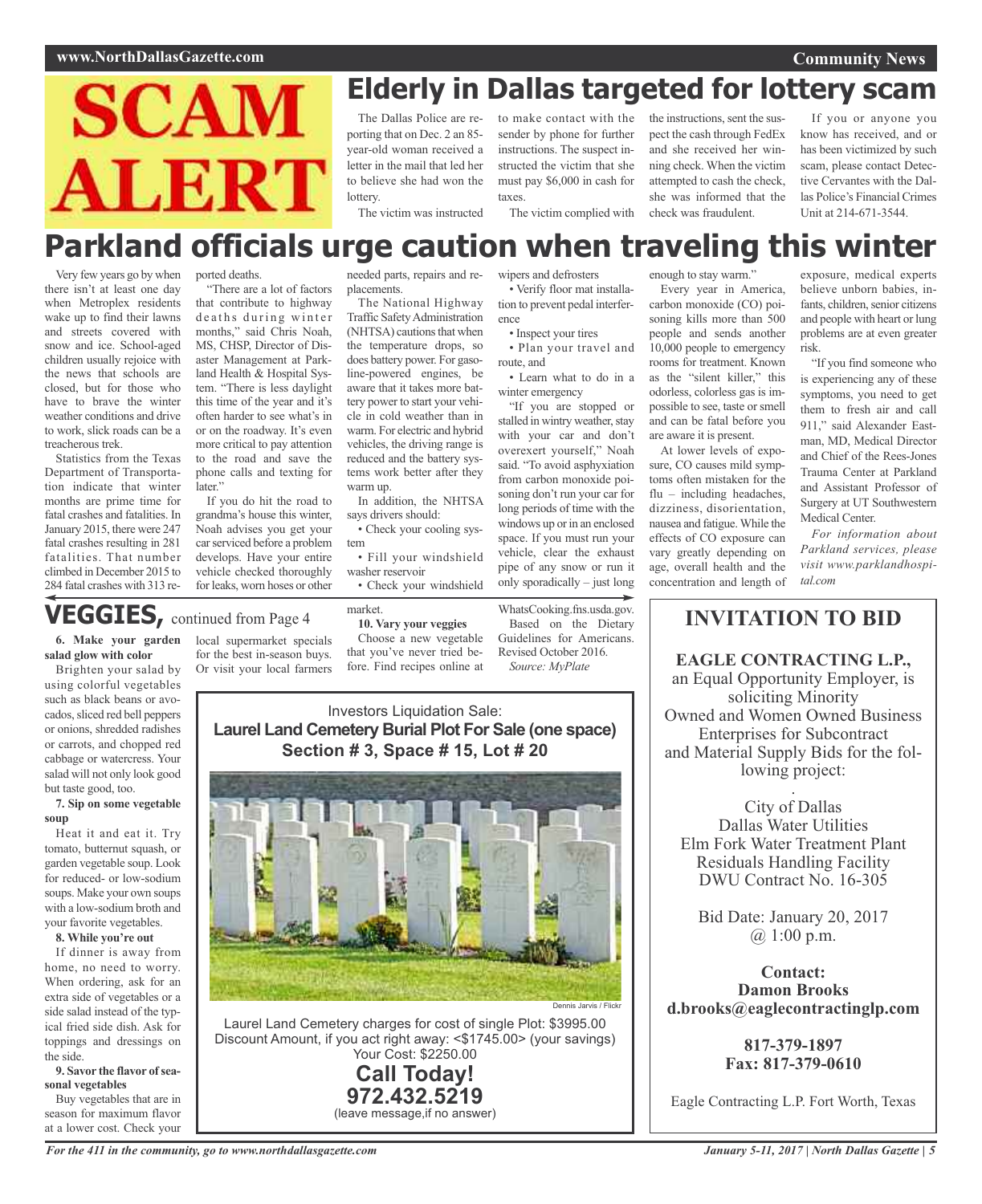## **Regional Black Contractors Association calls on Dallas ISD to reject anti-diversity proposal**

### By John Proctor

The Regional Black Contractors Association's mission is to advocate for and advance the development and growth of African-American owned businesses and their capacity. This contributes to and participates in the self-determination, economic growth and prosperity of African-American communities in North Texas, thereby creating a strong economic base that develops, empowers and supports the ongoing success of these communities and our businesses at large.

Unfortunately, despite the gains in civil and human rights experienced in America at large over the last five decades, the Architecture, Engineering and Construction (AEC) industry has lagged well behind in terms of diversity, inclusion and racial justice. And, we are sad to report, that a measure now being considered by the Dallas Independent School District (DISD) demonstrates why this shameful in-



equity persists.

Last February, DISD made a groundbreaking decision in awarding a minority-owned firm a prime contract as one of three project managers of a part of the historic \$1.6 BILLION bond program. Despite the fact that minority contractors in general, and African American-owned contractors in particular, have over the past three decades have successfully worked on every capital improvement program, it is only now, well into the twenty-first century

that they have been deemed worthy to be prime contractors and not just subcontractors.

And now, less than one year into the multi-year program, DISD management has proposed terminating these contractors and taking the project management function in-house. This proposal is deeply troubling on many fronts, and the RBCA believes it poses a threat to DISD taxpayers, to the voters who supported this bond program in good faith (including the African American voters who provided the largest percentage of support in the bond election), to the minority contracting community, and to the district itself, which deserves to get the utmost in value for its contracting dollars.

Let us elaborate: First, the whole reason that the project management has emerged as a distinct, separate discipline executed by separate companies is that it provides an important check and balance on major construction projects. Project management firms serve as owner's representatives, and keep the general contracting firms on task, on time and on budget. Indeed, it is not unusual for project management firms to save project owners far more than they are paid. The larger and more complex the program, the more crucial it is that sound, tight, and independent project management systems be in place, and DISD certainly doesn't have this expertise in-house. So, abandoning the original wise decision to bring in independent, non-conflicted project management expertise puts DISD taxpayers at risk from a financial perspective and the district at risk from an operational perspective.

In addition to the financial and operational risk, there is a deeper problem with this proposed action. Put simply, it breaks faith with the community at a time when DISD is just beginning to win back the massive amount of credibility and goodwill it has lost in the community over so many of the last several years of controversy and rancor. Winning passage of the \$1.6 BILLION bond issue was possible because of the strong support of the minority community, which was promised repeatedly that the District would pursue aggressive efforts at diversity in its contracting on the bond program.

The community was delighted that the District seemed to be keeping faith with its promises when it awarded the three contracts

for project management last February. Now that delight may well turn into disgust and despair if indeed the District goes back on its word to the community. For the minority contracting community, the sad story for decades has been this one: We fight like hell to learn the rules of the game, then we fight like hell to be allowed to try out for the team, then we fight like hell to make the team, then we fight like hell to earn a spot in the starting lineup, and then, finally, when it's our turn at bat, they change all the rules.

For the Regional Black Contractors Association of North Texas, it is time to close the book on that sad story once and for all. We are calling on DISD to do the right thing by rejecting this threat to taxpayers, to the District and to the idea of simple fairness and equity.

*John Proctor is the President and Chairman of the Regional Black Contractors Association of North Texas.*

### **Is it past time to reprogram the software in your brain?**

We all fall into habits and routines – it's the nature of being human.

But even when you realize your daily behaviors are inhibiting you from achieving your goals, that doesn't mean you can just vow to

change one day and all will The be well.

"Every single behavior that you demonstrate – good, bad or ugly – is actually run by your unconscious mind," says Carol Talbot, a keynote speaker and author of YOU

Divine Genius (www.Youthedivinegenius.com). "So if you want to change a behavior, you can't do it by willpower alone. You have to get into

### See BRAIN, Page 7

### **WELCH,** continued from Page <sup>2</sup>

English from Southern University and A&M College in 1969, Welch began teaching high school English in a public school setting in Louisiana. Relocating to Texas, she later earned her Master's in Education from the University of Texas at El Paso, as well as certifications in Counseling, Reading Specialist, English as a Second Language, and Master Reading Teacher. Just a year prior to forming MIB Institute, in 2007 at the age of 60, Welch also completed her PhD in Reading Education from New Mexico State University.

The highlight of Welch's career was in 2011 when she was invited to teach and tour in Uganda, East Africa. She accepted the invitation and, consequently, taught English and Writing in the public schools and at the university level. She also held teaching workshops for faculty at the university level. Welch's dedication to the Ugandan people earned her the privilege of having the writing lab at STAWA University named in her honor, the 'Dr. Myrtle I. Welch Writing Center'.An account of her teaching experience is written in her publication, 'A Global African Quest: Teaching and Learning in Uganda.' She still teaches Ugandan students online today.

For more information, visit www.drmyrtleirenewelch.com.



Changing Lives . Building Futures

| Register now for Spring 2017 |                                                                |
|------------------------------|----------------------------------------------------------------|
| El Centro College            | <b>Higher Education That</b><br><b>Actually Gets You Hired</b> |
|                              |                                                                |

*For the 411 in the community, go to www.northdallasgazette.com*

*6 | January 5-11, 2017 | North Dallas Gazette*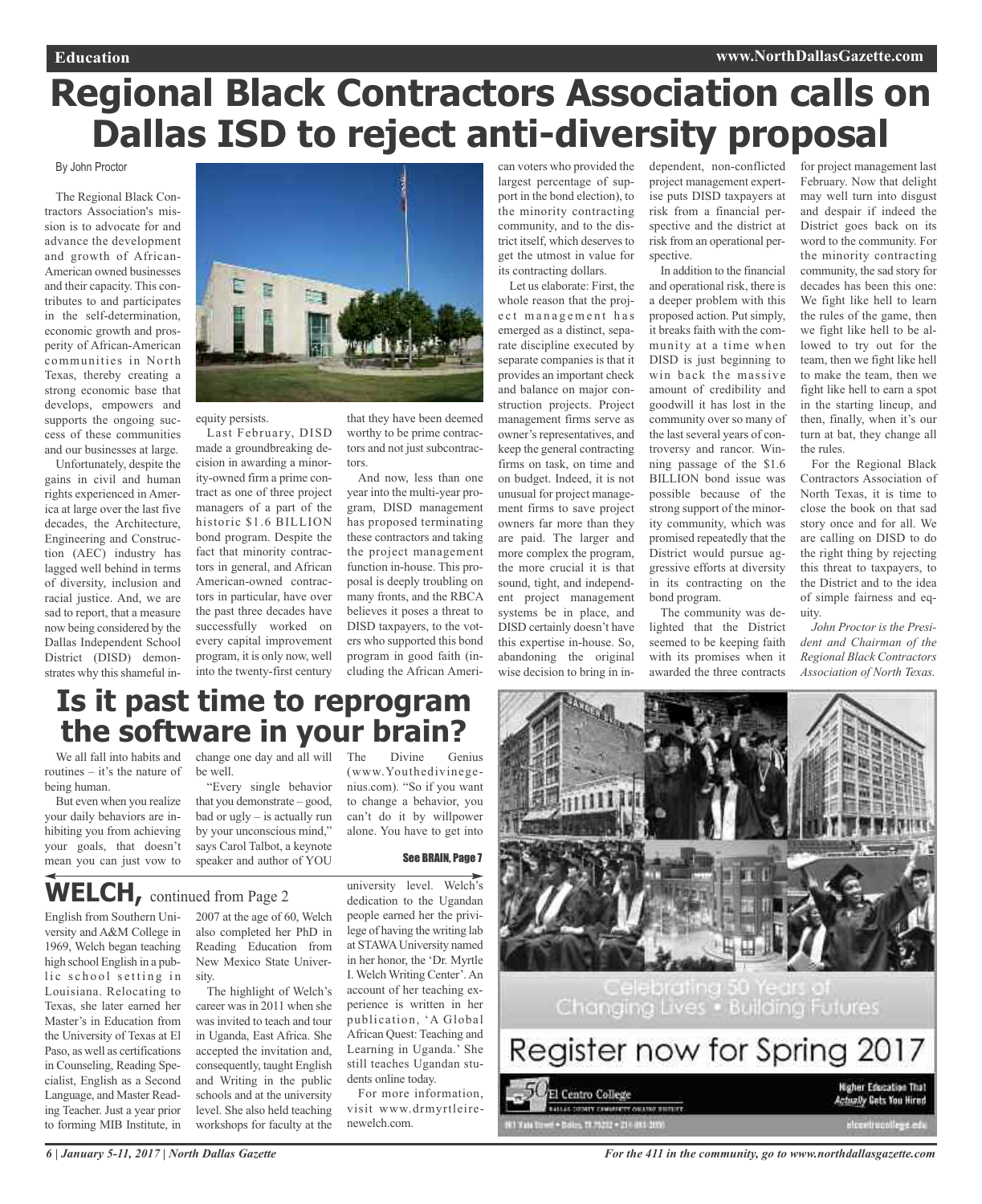### **www.NorthDallasGazette.com Plano** / **Irving**

### **North Texas Performing Arts seeks input on possible move to Shops at Willow Bend**

The Shops of Willow Bend and Starwood have invited North Texas Performing Arts to move it's corporate home and theaters to the Shops of Willow Bend. The

organization has announced back on their construction a special Town Hall on Wednesday, Jan. 11 at Plano Children's Theatre to walk through the plans for the new location and get feed-

and fundraising plans.

The Plano Children's Theatre islocated at 1301 Custer Road, Suite 706 in Plano. A reception starts at 6 p.m.

with a project plan review kicking off at 6:30 p.m. Light hors d'oeuvres and

wine will be served. Please RSVP to busdev@ntpagroup.org.

### **Heritage Senior Center offers lunch program**

Heritage Senior Center announces its lunch program for senior citizens Monday through Friday at 11:30 a.m. Co-sponsors include the Dallas Area Agency on Aging and the Visiting Nurse Association. A professional dietician plans the menu.

For anyone ages 60 and older, the suggested donation is \$1. For anyone under 60 years of age, there is a mandatory \$6.05 charge. Those interested must

come in person to get their tickets by 10:45 a.m. because space is limited.

To learn more about the Irving Heritage Senior Center meal program call (972) 721-2496 or visit www.cityofirving.org/2061/Senior-Activities.





### **Irving's Got Talent audition registrations open**

Any teens in Irving who think they can sing, dance, juggle or play a musical instrument? Then they should register for Irving's annual teen talent competition audition by Jan. 19. Registration forms are available at Lively Pointe, and online: www.cityofirving.org/livelypointe. For more information, call 972-721-8090.

Finalists will perform at the Irving's Got Talent competition which is scheduled for Feb. 17 at the Irving Arts Center loc a t e d a t 3 3 3 3 N. MacArthur Blvd..

### **The Star unveils new retail tenants**

FRISCO – Excitement for The Star in Frisco continued to build today with the unveiling of 14 new retailers set to open in early 2017.

Cane Rosso, Concrete Cowboy, Cow Tipping Creamery, Donut Kitchen, East Hampton Sandwich Co., Howard Wang's China Grill, PlainsCapital Bank, Raising Canes, The Common Table, The Lincoln Experience Center, Trophy Park, Yucatan Taco Stand, Zaytinya and Ziziki's will join the list of previously announced tenants within the 200,000 square foot retail block located south of The Ford Center and Dallas Cowboys World Headquarters.

Jan. 4 also included the soft opening of Fans United at The Star, the store that will sell team apparel, fashion, souvenirs and memorabilia for the Cowboys and amateur teams. Located at the Ford Center, situated in a 10,000-square-foot store



behind the south end zone, Fans United will sell Frisco high school merchandise, licensed apparel for the Cowboys, Rangers, Stars, Mavericks and FC Dallas, plus regional colleges including the University of Texas.

"The retail area at The Star was designed with the community, fans and visitors in mind, "said Charlotte Jones Anderson, Executive Vice President and Chief Brand Officer, Dallas Cowboys. "The combination of these great partners allow guests to enjoy The Star whether there is a special event happening, or a simple night out, any night of the week."

Retail space at The Star was designed by O'Brien Architects and limited space is still available via Lincoln Property Company (214-740-3300). The Cowboys will continue to announce additional retailers within The Star in the coming months. The retail space at The Star is scheduled to be completed early 2017.

The Jones family with several of their new neighbors announced the following restaurants will be opening locations at The Star:

- Cane Rosso
- Concrete Cowboy
- Cow Tipping Creamery
- The Donut Kitchen
- •EastHamptonSandwichCo.
- •HowardWang'sChinaGrill
- PlainsCapital Bank
- Raising Canes • The Common Table
- The Lincoln Experience Center
	- Trophy Park
- Yucatan Taco Stand
- Zaytinya
- Ziziki's



For latest DFW news and contests LIKE the North Dallas Gazette on Facebook Facebook.com/NorthDallasGazette

For the 411 in the community, go to www.northdallasgazette.com January 5-11, 2017 | North Dallas Gazette | 7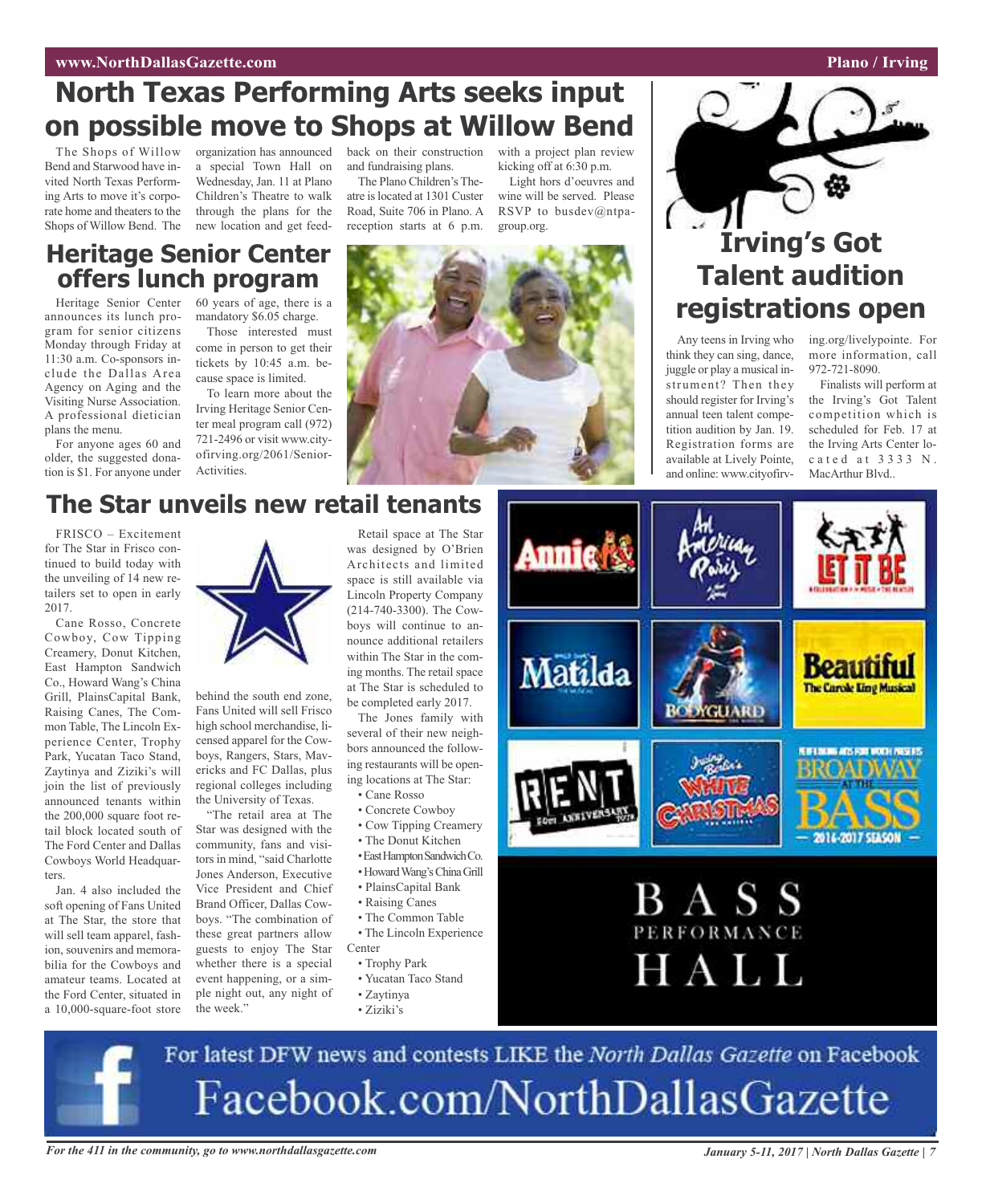### **Community Briefs**

### **ADDISON Women in Theater - The Designers**

WaterTower Theatre will host the third annual installment of its Women in Theatre series. Past WIT panels have featured directors, and actors. This year the show will feature an expert panel of female designers.

The Women in Theatre Series will be held in the Canterbury Family Main Stage at the Addison Theatre Centre, and the lecture will be moderated by the Arts Journalist Lauren Smart, and features design panelists Leann Burns, Clare DeVries, Sylvia Fuhrken Marrs, and Frida Espinosa Müller.

The objective of the event is to explore challenges, issues and opportunities women working in the theatre face.

The Women in Theatre forum will be followed by a dessert reception in the Wa-



Park).

free of charge.

NAACP.org.

terTower Theatre lobby. The show will be in the Canterbury Family Main Stage at the Addison Theatre Centre

One night only at 7 p.m. on Feb. 6.

### **GARLAND 28th annual MLK parade slated**

The NAACP-Garland Unit will host its annual Martin Luther King Jr. Day Parade at 10 a.m. Saturday, Jan. 14. The parade will

### **BRAIN**, continued from Page 6

the unconscious mind and change it there."

She likens it to running a new program on a computer. First, you need to install the program – or at least upgrade the existing software.

Here's why: Research indicates that the unconscious mind is running you on its auto pilot 95 percent of the time, Talbot says.

"That means the conscious mind provides 5 percent or less of our cognitive activity during the day," she says. "So even when you think you're consciously making a decision, you're not. You are operating from pre-existing programs running at the unconscious level."

The good news, Talbot says, is you really can reprogram the "software" in your brain. But she cautions that unlearning a lifetime worth of habits is no simple feat.

"A lot of the thoughts and attitudes rumbling around in your brain were probably programmed during childhood, which means they're out of date," she says. "It's also likely that many beliefs

that guide your life aren't even your own. They were adopted from your family, culture or heritage." There's a lot involved in

unbinding those ties to the past, but Talbot offers a few tips to point you in the right direction.

• Understand that belief creates experience. People often think that experience is what leads to beliefs, but it's actually the other way around. Your beliefs shape your destiny. For example, if deep down you believe you're not good enough to accomplish something, then that belief will create the reality. "It becomes a self-fulfilling prophecy," Talbot says. "So when was the last time you examined your beliefs? Are they outdated and only supporting a limited view of what's really possible for you? Maybe it's time to choose your own beliefs rather than operate from those passed down by your ancestors."

• Be the cause for all the effects in your life. Life is a chain reaction of causes and effects. Everything that hap-

pens was caused by what happened before and is the effect for what will happen next. "Some people seem stuck on the 'effect' side of life, bemoaning their bad luck," Talbot says. "Others habitually think of themselves on the 'cause' side of life, always doing and achieving things."

See details at GarlandTX-

begin on Dairy Road at Garden Drive (near Embree

The weekend celebration will continue as youth groups from area churches and the Garland ISD showcase their talents in praise dance, drill team and step routines at 4 p.m. Sunday, Jan. 15, at the Granville Arts Center. Both events are

• Your words say more than you realize. The way we share and express our thoughts and beliefs is through language. And the language we use makes a huge difference, Talbot says. "You can change the language you use every day to label people, events, situations and circumstances in your life," she says. "As soon as the label you put on them changes, your experience and perception of the person, the event, the situation or the circumstance also change."

"Once you realize you're creating your life as you go along, it gives you the power to change," Talbot says. "You can choose to pay attention to different things, interpret experiences differently, feel differently and act differently."

#### **Make Life-Sized Egyptian Sarcophagi at Art Explorers**

Kids ages 6 to 12 can create their own life-sized sarcophagi at Art Explorers, a monthly program offered by the Nicholson Memorial Library System. The event takes place at 2:30 p.m. Saturday, Jan. 7, at the Walnut Creek Branch Library, 3319 Edgewood Drive. Kids will learn about ancient Egyptian art, then use craft paper and markers to trace and decorate outlines of their own bodies. Learn more and register by calling 972-205-2585.

#### **Neighborhood Vitality Matching Grant Workshop** Garland neighborhood

groups have until Monday, Jan. 23, to submit a Letter of Intent for a Neighborhood Vitality Matching Grant (NVMG). Neighborhood groups are invited to learn more about the grant process by attending an NVMG Workshop from 6 to 8 p.m.

*Carol Talbot (www.caroltalbot.me), author of the soon-to-be-released book*

Tuesday, Jan. 10, at Main Street Municipal Building, 800 Main St.

Learn more about the NVMG program at Garland-Neighborhoods.org.

#### **IRVING Reception slated for artist at Irving Arts Center**

There will be a reception held for Larry Alexander, Therlee Gipson, Walter Land & Don O'Bannon in the Irving Arts Center's Main Gallery (3333 N. MacArthur Blvd. in Irving) on Saturday, Feb. 4 at 5 p.m. Admission is free.

### **Annual Black History program offered on Feb. 19**

On Sunday, Feb. 19 at 4 p.m. the Irving Arts Center - Dupree Theater will host the Irving Black Arts Council's annual Black History Program, held in partnership with the City of Irving.

Featuring *Take The Bus!* by Earnestine Rose and the unveiling of the 2017 USPS

*YOU The Divine Genius, is a keynote speaker who has delivered inspiring messages*

Heritage Stamp by Irving Postmaster Rodney Malone

Admission is free and a reception will immediately follow.

#### **LEWISVILLE AGrand Affair comes to MCLGrand on Jan. 13**

Archie and Simonia Milton will bring their production of A Grand Affair to Medical Center of Lewisville Grand Theater, 100 N. Charles Street, on Friday, Jan. 13, 7 p.m.

Guest artists include Jordan Green, Cynthia Perkins, and Troy Poplous.

Tickets are free and there is reserved complimentary seating. To reserve a seat, go to www.eventbrite.com/e/ag r a n d - a ff a ir-t i c k e ts-29709105735?aff=eac2. To learn more about the ArSiMil Education Foundation, please visit arsimil.org.

For details about upcoming events, or rental information for the facility, please visit MCLGrand.com or call 972.219.8446.

*to corporations and conferences in more than 20 countries.*



Honoring Dallas/Fort Worth area African American Entrepreneurs for their business achievements and service to the community.

### Join us Friday, February 10, 2017 **Fairmont Hotel** 1717 N. Akard St., Dallas, Texas 75201

The Dallas Black Chamber of Commerce Quest For Success Awards was established in 1985 to honor and recognize African-American entrepreneurs in the Dallas/Fort Worth area who have made significant contributions to the businessand civic communities. The Quest For Success Award recipients represent diverse fields and a variety of sizes in companies and professions,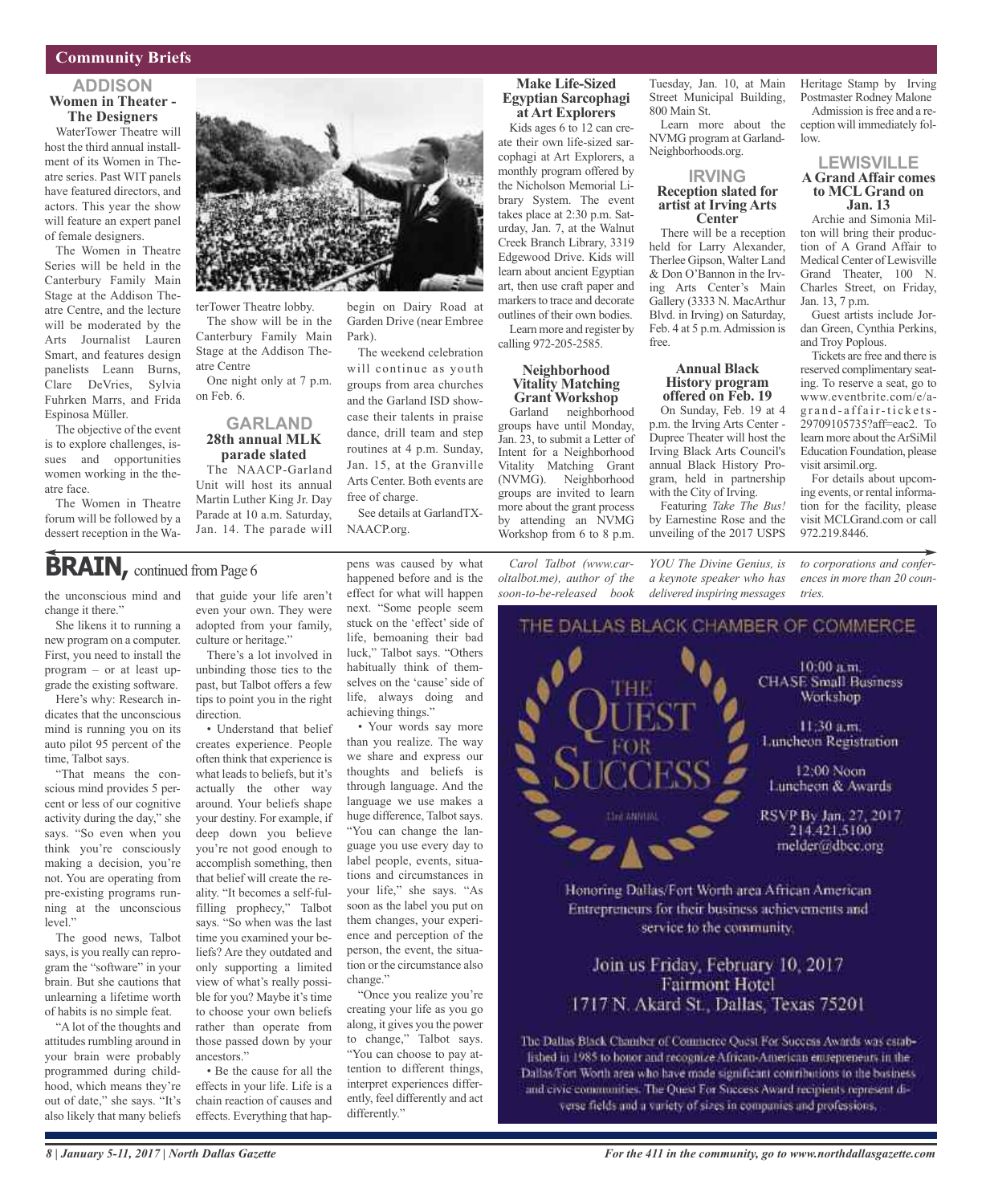### **Win tickets to see Terence Blanchard at the Wyly**

This weekend music lovers have an opportunity to enjoy the sounds of composer and trumpeter Terence Blanchard at the AT&T Performing Arts Center. NDG readers have a chance to win tickets to the show. Visit our Facebook page or Instagram profile and tell us what Blanchard song you love. Like and Share the post for additional entries.

"Music and art have the power to change hearts and souls," expresses Blanchard — a belief brought to life through the music of Blanchard and his E-Collective. This revolutionary ensemble thrives off the perfect mixture of Blanchard's genius and the innovations of four young musical pioneers: guitarist Charles Altura, pianist Fabian Almazan, bassist David "DJ" Ginyard, Jr., and drummer Oscar



Lee's Inside Man and Kasi dreamt of a band that layered

Seaton. It was while record-Lemmons' Talk to Me that ing the scores for Spike Blanchard and Seaton first

grooves teeming with funk, R&B, and blues colors. Years later, that dream came to fruition and formed the foundation for the E-Collective's signature sound.

Following a poignant E-Collective performance in Staten Island, Blanchard was overwhelmed by the healing impact of his music on the audience. In attendance were many friends and family of Eric Garner — a local man who had been fatally injured in an altercation with police and to whom the E-Collective's debut album, Breathless, is dedicated. Motivated by this experience, the E-Collective's next album will be recorded live in cities around the country that have been similarly wounded by racial tensions.

The show is Saturday, Jan. 7 at 8 p.m. For tickets visit attpac.org.

### **Disney's 'Queen of Katwe' arrives home on digital HD on Jan. 10 and Blu-ray on Jan. 31**

Home audiences will cheer for Disney's "Queen of Katwe," the inspirational journey of a young girl from the streets of Uganda to world-class chess player, which has earned widespread critical acclaim, including a 93 percent Certified Fresh critics consensus on Rotten Tomatoes.

The triumphant film, which is based on a true story, arrives home on Digital HD and Disney Movies Anywhere (DMA) on Jan. 10 and on Blu-ray, DVD and On-Demand on Jan. 31.

The in-home release of "Queen of Katwe" takes viewers behind-the-scenes with filmmakers, as well as the cast and their real-life counterparts, through extensive bonus features, including a three-part documentary highlighting the amazing personal stories behind the film; audio commentary by director Mira Nair ("Salaam Bombay!," "Mississippi Masala," "Monsoon Wedding"); a short film by Nair depicting the life of Robert Katende; in-studio access to 15-time Grammy Award-

winning recording artistAlicia Keys during the creation of her new original song "Back to Life;" deleted scenes; and more.

"Queen of Katwe" is based on the vibrant true story of a young girl (Madina Nalwanga) from the streets of Uganda whose world changes when she is introduced to the game of

chess, and, as a result of the support she receives from her family and community, is instilled with the confidence and determination she needs to pursue her dream of becoming an international chess champion.

It is a remarkable story of perseverance against all odds that will leave viewers feeling humbled and inspired. According to director Mira Nair, "The triumph of the human spirit is not to weep for what we don't have but to focus on what we do have and allow that to take us to a place we never imagined possible."

The film stars David Oyelowo, Golden Globe

See QUEEN, Page 10

**TERENCE BLANCHARD FEATURING THE E-COLLECTIVE LIVE RECORDING** OF THE NEW ALBUM JANIJARY 7

*Do you have an upcoming event? Contact NDG Entertainment at marketing@northdallasgazette.com*

### **Nunsense opens this week at Plano's Art Centre Theater**

the Little Sisters of Hoboken discover that their cook, Sister Julia, Child of God, has accidentally poisoned 52 of the sisters, and they are in dire need of funds for the burials. The sisters decide that the best way to raise the money is to put on a variety show, so they take over the school

Nunsense begins when auditorium, which is currently set up for the eighthgrade production of "Grease."

> Here we meet Reverend Mother Regina, a former circus performer; Sister Mary Hubert, the Mistress of Novices; a streetwise nun from Brooklyn named

> > See NUNSENSE, Page 10



*Cast members of Nunsense (Courtesy photo)*



We are Hiring at **The Kraft Heinz Company** Garland

**Proud Makers of Famous Kraft Heinz Brands** 

> 2340 Forest Lane Garland, Texas 75042 Apply Today

### www.kraftheinzcompany.com

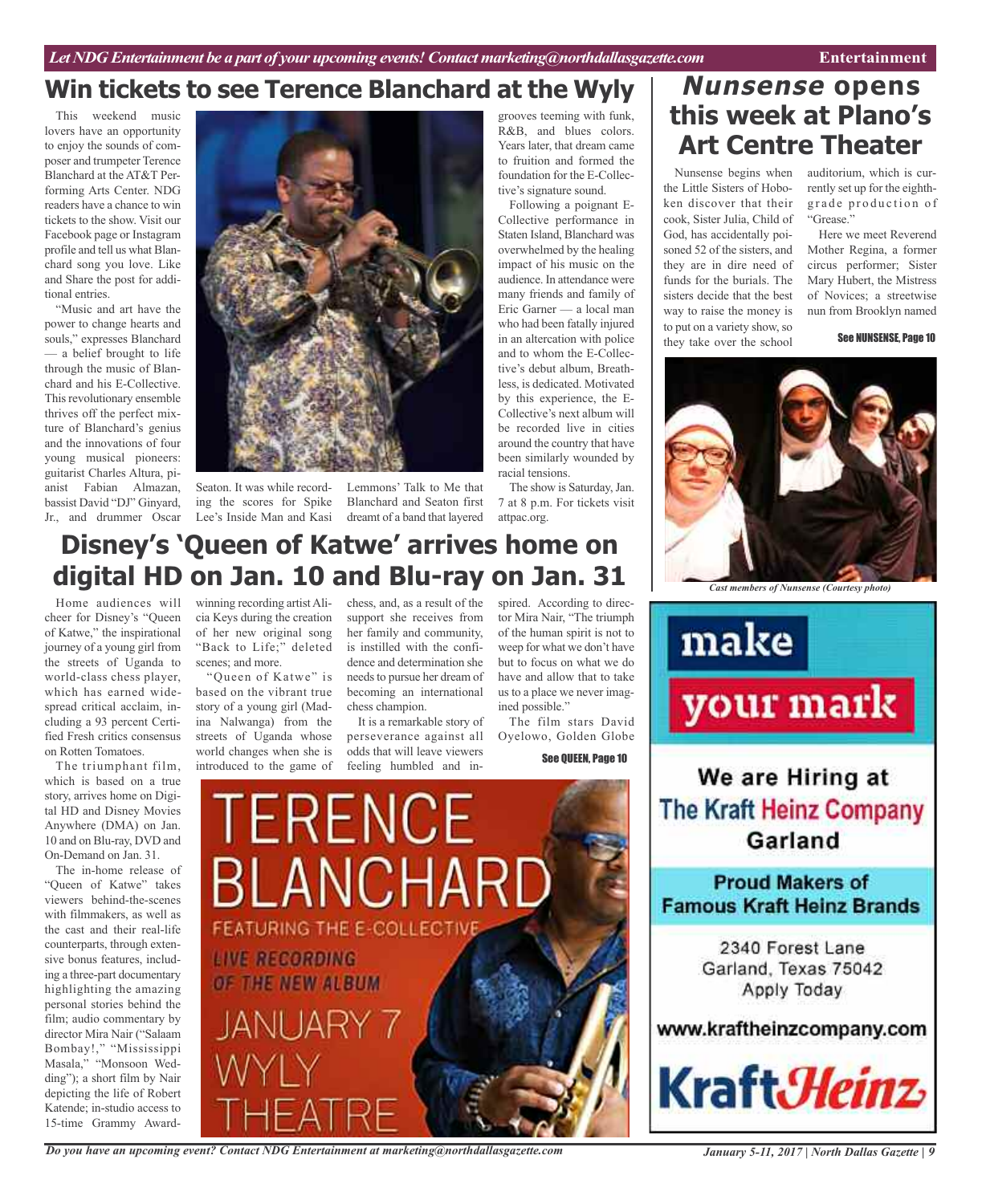# **Three places not to miss in Northern**

By Ruth Ferguson NDG Editor

Many people know that travel expands the mind and soul. All too often the assumption is you must travel far or to the popular tourist destinations. I am convinced discovering the gems in small town America accomplishes just the same thing. My first visit to Northern Louisiana convinced me of that several years ago, and a recent visit was simply a reminder. In a year which will be remembered for division throughout the country, traveling to what some of us might be tempted to call far East Texas is a chance to find out how much we actually have in common.

When you mention Louisiana many will think of two things: either the state's Cajun or Creole culture or New Orleans. But if that is all you know about Louisiana you are missing out. And while Shreveport has it's own unique reach culture, Northern Louisiana is more than just a place to visit casinos. It is a gateway into the rich culture of the region which includes not only beautiful plantations but art and historical museums in nearby cities.

When planning a short vacation in 2017, three places to consider in Northern Louisiana include The Farm of Cultural Crossroads, Mahaffey Farm, and the renown Gardens of the



*Mahaffey Farm has evolved over the years and now includes a bed and breakfast which features a chance to get up close with the livestock as they were moved from one field to another. (Image: NDG Ruth Ferguson)*

#### American Rose Center. **The Farm of Cultural Crossroads**

Locals simply call it "The Farm", located in Minden, The Farm of Cultural Crossroads offers a unique place designed to educate while delightfully entertaining children and adults alike. Last summer an afternoon visit included school children outside getting their hands dirty as they learned about farming while also working on art projects.

A special treat for the day was a performance by the Mahogany Ensemble Theatre, featuring three talented

actresses and singers re-enacting the story of The Thornton Sisters. The three sisters were recognized by Guiness World Book of records as the oldest African-American siblings in the world in 2009 shortly before they passed away. When the singers greeted us on the porch singing "When All God's Children Get Together" guests were truly moved. Inside while remaining in character, guests walked through the small house the sisters grew up in and learned about their lives together.

The afternoon included a visit to the art center where

### **NUNSENSE,** continued from Page <sup>9</sup>

Sister Robert Anne; Sister Mary Leo, a novice who is a wannabe ballerina; and the delightfully wacky Sister Mary Amnesia, the nun who lost her memory when a crucifix fell on her head.

Featuring star turns, tap and ballet dancing, an audience quiz, and comic sur-



Nunsense runs Jan. 6 through Jan. 15 with evening shows on Fridays and Saturdays at 8:30 p.m. –

Sundays at 3:30 p.m. Tickets range in price from \$5 – \$20 and can be purchased on-line at www.artcentretheatre.com or from the box office by calling 214-810- 3228.

For a complete schedule and full details visit artcentretheatre.com. TheArt Centre Theatre is located at 5220 Village Creek Drive in Plano.

even those of us artistically challenged enjoyed wine and painting party. For more information

visit http://www.artsinminden.com/springartsfestival.php.

#### **Mahaffey Farm**

Mahaffey Farm is not only a growing farm, offering a step back in time, with a side helping of delicious food. They also are very active in the local culinary scene. The farm was established and has remained in the family since 1927; passed on to family members throughout the years. Evan McCommon began managing the farm's timber production, as the farm had largely become a wooded forest in 1995. However, with the economic turn down in 2008, McCommon decided with the help of his

family, including his mother, to restore the property to a functioning farm again. His mother took on the challenge of running a bed and breakfast and the meal she prepared was a down home Southern comfort food feast.

McCommon and company are committed to the "clean food movement" and the food grown at Mahaffrey is chemical-free, sustainably-grown vegetables which several local chefs feature on their menu to the delight of guests. If you do not have a chance to visit the farm itself, you can enjoy their bounty at the Shreveport Farmers' Market on Saturday mornings. To stay in the know, visit

mahaffeyfarms.com. **Gardens of the American**

**Rose Center** Certainly. Portland's International Rose Test Garden is on the list of any rose lover, but Gardens of the American Rose Center in Greenwood is the home of the American Rose Society which is described as the oldest single plant horticultural society in America. Guests can enjoy a leisurely stroll around the 118 acres to enjoy the more than 20,000 rose bushes featuring over 400 historical and modern rose varieties.

The gardens are open daily, except Federal holidays, from April to October. The best time to visit to enjoy the best blooms are mid-April through late May and then again from mid-September to mid-October, depending on Mother Nature.

For more information visit rose.org.





*NDG Entertainment Ticket Giveaway!!! Follow North Dallas Gazette on Facebook, Twitter and Instagram to keep up on all the latest!!!*

*10 | January 5-11, 2017 | North Dallas Gazette*

*Do you have an upcoming event? Contact NDG Entertainment at marketing@northdallasgazette.com*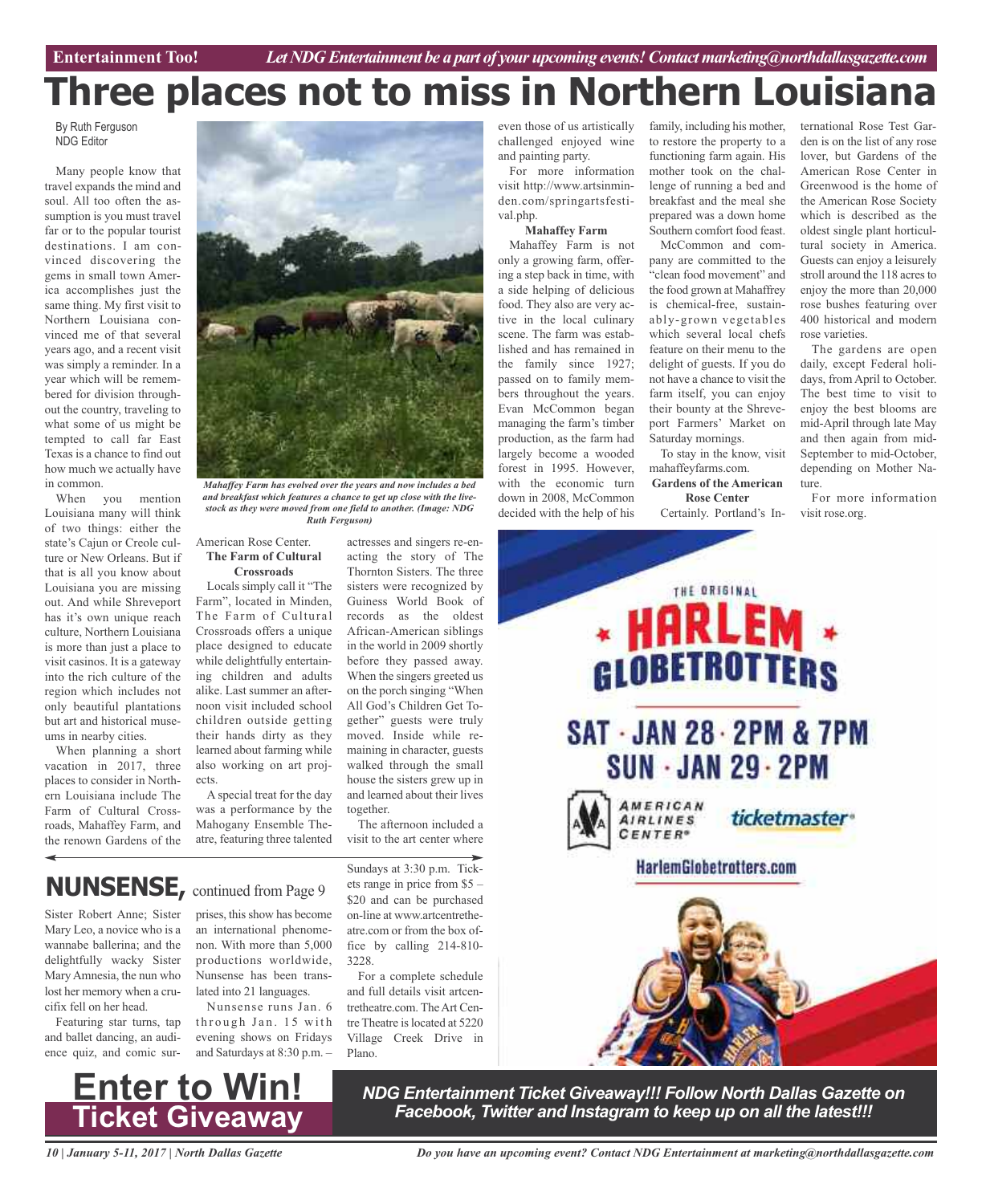### **Blackonomics: Black-owned Comprotax is one of the best in the business**

By James Clingman NNPA Columnist

Having written many articles on what takes place from January through April, each year, relative to our tax payments and refunds, I understand that we need reinforcement and repetition on certain issues. Just as advertisers and marketers understand the power of continuous exposure to their messages, Black folks need the same thing, especially when it comes to getting us to act on basic, sound, practical, and collective economic and business principles. So please take a little time to read my latest repetitive missive on one of this nation's finest Black-owned businesses: ComproTax.

The tax preparation industry generates between \$6 billion and \$9 billion annually, which indicates that there are plenty of tax returns to go around – the IRS estimates that there will be over 250 million filed by 2018 with revenues of \$11

billion! Compared to our percentage of population (13 percent), Black-owned tax preparation businesses should have revenues of at least \$1 billion. As far as I am concerned, ComproTax alone should be a billiondollar business, considering it has some 220 affiliates throughout the nation.

One advantage that ComproTax brings to its customers is year-round services. That's because ComproTax is more than a tax preparation service. Most of the large chains only come into our neighborhoods for four months or so, until around April 15. Compro-Tax is always there, providing Tax Preparation Training, Insurance Products, Bookkeeping Services, Payroll Services, Business Mentoring, and Small Business Consulting.

Additionally, ComproTax Founder, Jackie Mayfield, and his two co-founders, Yusuf Muhammad and Craig Johnson, believe in something many Black businesses only talk about: Giving back. They return some of their profits to community activities and charitable causes, and they provide sponsorships for many Black events across the country. In other words, they are "Conscientiously Conscious" business owners.

Mayfield stated: "When it comes to tax preparation, you have a lot of choices. So, why choose Compro-Tax? ComproTax provides complete and professional tax preparation and bookkeeping services with the personal attention that you deserve. We have over 220 offices nationwide and we are steadily growing. In addition to our convenient office locations, we have hundreds of mobile affiliates that will come directly to you. Our tax preparers are committed to ongoing training to ensure that you get the best service and the best tax refund available. In short, we offer a vast network of trained profession-

als that are ready to serve you in tax season and out of season."

He continued: "At ComproTax we are about relationships. We work hard to get your business and develop a relationship of trust. We do this by being knowledgeable about new laws and requirements that affect your taxes, being reliable, and being confidential. That's why our customers come back to us year after year. Don't trust just anyone to handle your taxes and confidential books. Contact a ComproTax professional and begin a relationship with someone that you can trust."

One thing I personally love to brag about is the Compro Event Center, a full-service convention center built, owned, and operated by ComproTax a few years ago and located in Beaumont, Texas. Managed by Fred Zeno, another ComproTax stalwart and longtime business associate to Mayfield and the co-

energizer that you need. Per-

When we celebrate the Black Panther Party, we celebrate the concept of resistance. In these coming years, when resistance to oppression and unfairness will be critically necessary, celebrating the Black Panther Party is an opportunity for renewal.

*Julianne Malveaux is an author and economist. Her latest book "Are We Better Off? Race, Obama and Public Policy" is available via www.amazon.com for booking, wholesale inquiries or for more info visit www.ju-* is a spacious and luxuriously appointment venue that can be used for weddings, various meetings and conventions, parties, and banquets. I am proud to say that THE One Million Conscious and Conscientious Black Contributors and Voters will hold our quarterly Training and Orientation gathering there January 6-8, 2017. It would be great of other Black groups would do likewise; it is one thing to talk about supporting Black venues, but it is much better to act upon those words.

founders, the Event Center

ComproTax was founded in 1982 and has since created a platform for true economic empowerment via entrepreneurship, by modeling a high level of conscientious consciousness in addition to merely talking about it. As Brother Mayfield said in a speech 16 years ago at a MATAH conference in Philadelphia, "Not only

should we be conscious, our consciousness must be disturbed enough for us to do what must be done to achieve real economic power."

**Marketplace**

To that I say Ase (Ashe) and Amen!

We should support this and other Black owned businesses that believe in reciprocity and providing top-quality goods and services to their customers. For more information on ComproTax and to find an office near you, go to www.comprotax.net or call 1-888- 884-2829. In any case, however, use a competent Black-owned tax firm this year.

*James Clingman is the nation's most prolific writer on economic empowerment for Black people. His latest book, "Black Dollars Matter! Teach Your Dollars How to Make More Sense," is available on his website, Blackonomics.com.*

ET A FANE TOVINNOE MEMBEREHIT PEN



### **PLAN CAN PROTECT** YOUR BUDGET FROM **UNEXPECTED, COVERED SITUATIONS** LIKE:



mik invisioneeringi tehsitrat venomet

### PANTHER, continued from Page 3

that determines the way some people treat Black people. And our community seems to be somewhat unimaginative in managing solutions.

The young man who was killed on September 27, 1966 was named Matthew Johnson, but he could have been named Philando Castile, Tamir Rice, Michael Brown, Eric Garner, or let's just call the roll. The officer who shot him was, of course, acquitted. The killing, and the acquittal, both galvanized people around the Black Panther Party fifty years ago, just as the killing of Michael Brown galvanized the Black Lives Matter movement a couple of years ago.

A review of the Black Panther Party Ten Point Platform reminds us that things like culturally sensitive education, jobs, decent housing, food, and health

care are still not accessible for all Americans, and that African Americans are far less likely to have access than others. The platform is displayed prominently in the multi-media exhibit space, along with pictures of many of the Panther founders, a film featuring Bobby Seale and other Panther leaders, including Erika Huggins, music of the times, and copies of the Black Panther newspaper. More than a walk down memory lane, the exhibit was, for me, a reminder of an audacity that so many African American young people exhibited in the face of oppression. One of the Panther newspapers had the headline, "Capitalism Plus Racism Breeds Fascism." That is, perhaps, a timely slogan for these troubling times, but few mainstream African American politicians will use the word "fascism" in a sen-

The more important part of the story of the Black Panther Party is the story of resistance to injustice, resistance despite the interference of the FBI, Herbert Hoover, and Cointelpro. If the Panthers could develop more than 40 chapters without the assistance of the electronic media, is there any limit to what we can do now?

tence.

We limit ourselves. There is an unseemly caution among African American people. Too many have learned how to color within the lines; many have been rewarded for it. Insanity means doing the same thing over and over, then hoping for different results. And so too many, including leaders, have taken the "go along to get along" approach, forgetting that sometimes getting along is not enough.

If you are tired and dispirited in the wake of the 2016 elections, the Power to the People exhibit at the Oakland Museum might be the haps you need to be reminded that a group of audacious young people, facing obstacles, and lacking substantial resources, were able to raise important issues and make some changes in the ways Black people thought about themselves. And the Black Panther Party may also have made a difference, if just a bit of one, in the way that Black people are treated.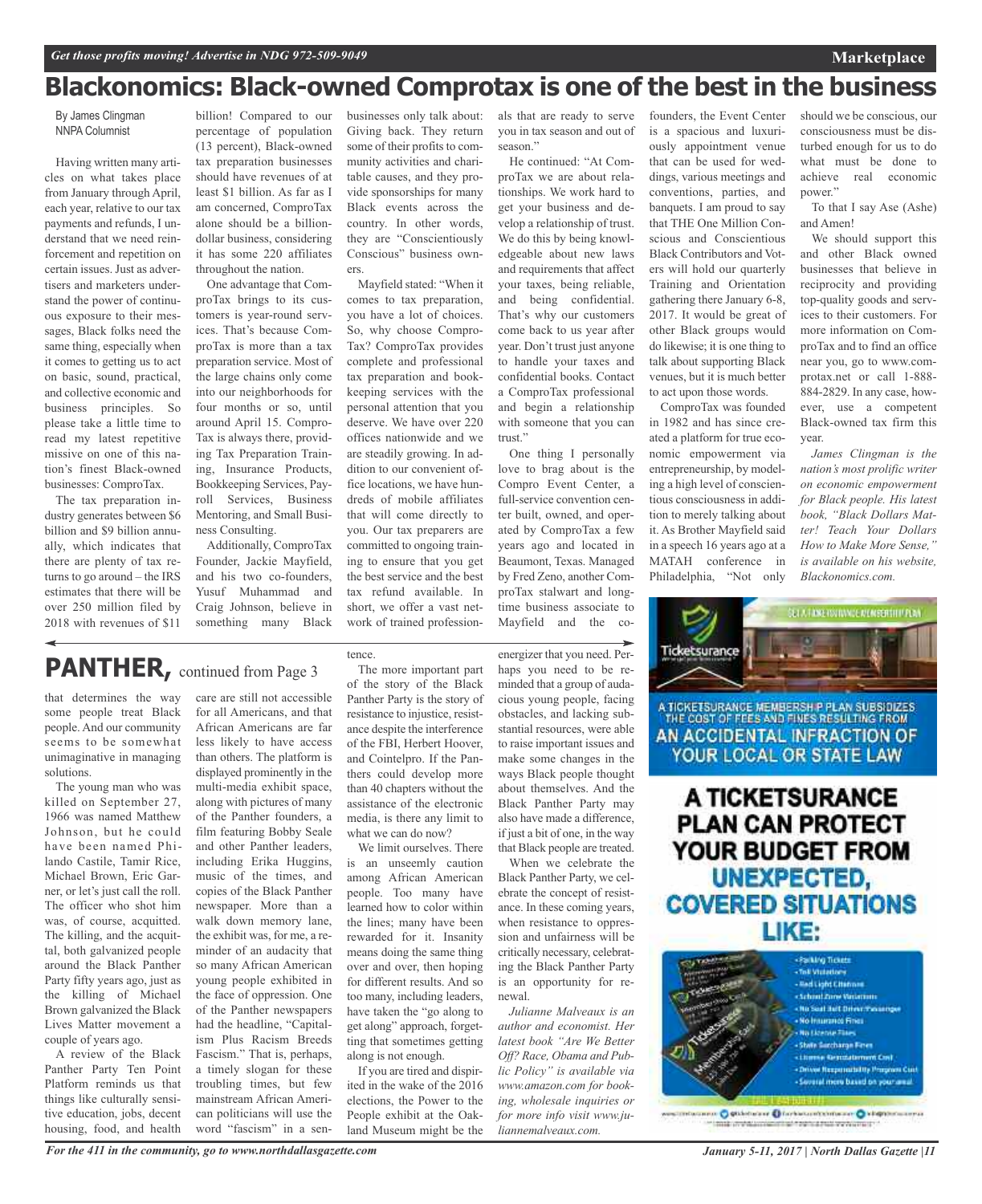## **Questions to ask in interview to help identify top talent**

MIAMI — Recruitment is an integral part of business success; many companies chose the expensive and often unsuccessful agency route. Direct marketing specialists Ninjja Global Inc. are keen to offer tips to firms looking at taking control of their recruitment solutions. The Miami firm is no stranger to sourcing elite workers and has devised their list of top questions to secure talent during the hiring process.

**1. What's your personal brand?** Understanding an individual's ethos will allow firms to develop a workforce with a strong culture. Ninjja



influence.

Global Inc is confident that businesses will find greater success hiring based on a person's ability to integrate with the existing team. Skills can be taught however a per-

### **VIOLENCE,** continued from Page <sup>1</sup>

difficult to come up with hard numbers as to exactly how large the problem is. However, the Task Force's report conducted from June 2015 to May 2016 does provide some insight.

In that time period, there were five "intimate partner homicides" in Dallas, down from 10 the year before. There were also 500 prosecutions in which strangulation was included in the offense, which saw a 198 percent increase from the prior year.

The Dallas Police Department responded to 15,124 calls related to domestic violence, also a slight increase from the prior year's numbers. There were 5,765 misdemeanor arrests (3 percent increase), 1,458 felony arrests (12 percent increase) and 178 protective orders issued (19 percent increase).

There was also a 34 percent increase in the number of men, women and children turned away from shelters for lack of room, 10,154 in total.

When looking at the total number of rooms and beds available for such services, the problem becomes clear. According to the Task Force's report (based on responses given from local agencies) there are a total of 84 rooms and 239 beds in emergency inventory, and 69 rooms, 163 beds for transitional cases. In off-site facilities there are an additional seven rooms (10 beds) for emergency cases and seven rooms (seven beds) for transitional.

"This year's shelter capacities may have varied from previous years' due to some shelters experiencing decreases in federal or state funding, which significantly impacted their ability to provide shelter services," the report noted in clarification. "Other shelters experienced an increase in capacity due to the merging of existing facilities and the opening of new facilities resulting from new or increased funding."

Further details illustrated that shelter capacity in the city never dropped below 89 percent, with most months hovering above the 95 percent mark.

"Over the past two years, 30 family violence-related murders have occurred within the City of Dallas," the Task Force reported of the most tragic cases. "Of those, 14 occurred in the 2015-2016 reporting period, down from 16 in the previous 12-month period."

"I hope people never get that call, that their son or daughter has been killed," Bowles said.

**2. What is one thing that drives you to wake up in the morning?** This drive can help a recruiter to gauge

In addition to the problem of total beds available, there is also the issue of not having facilities at all in some areas which can experience the highest levels of need.

"There is not a shelter for domestic violence in the southern sector," Bowles said. "And I've been doing this 15 years. You have Family Place and Genesis which are the largest two 'motherships.' So if they're already at capacity, and most of those women for Genesis come more from the north. The ones for Family Place come more like from Garland and Mesquite. But then when you talk about the southern sector, we used to have the MLK Center, but they're no longer in there and haven't been for like two or three years."

Bowles also laments a lack of necessary public transportation down to southern areas such as Duncanville and Cedar Hill.

With the Christmas rush past, Bowles said it is time to prepare for the next "busy season" experienced in this business: Summer.

"Summertime is very difficult," Bowles said. "A lot of the children are home all day, and we have a lot of children that end up getting abused or molested because

what kind of culture that person would succeed in most.

**3.Are you entrepreneurial?** What firm isn't looking for self-motivated go-getters?

**4. When did you start working?** Young starting workers demonstrate a strong work ethic. These people are often mostly successful I the workplace.

**5. Do you like to get involved?**Aperson's personal activities are often a great indicator into their intrinsic drives. For example – Sporting enthusiasts often carry their competitiveness into the workplace, and not to mention their ability to com-

the mother is not home. She's trying to work overtime, so a lot of our young girls come to us and tell us that, 'My momma's boyfriend is molesting me,' or 'He's beating up on us.' Or a lot of the boys go out and they sell drugs or they

municate well with others. **6. Will you take ownership?** Successful firms have sourced workers who take pride in the company and their interests. Finding someone who will be accountable can be priceless during periods of growth.

**7. Will you challenge my ideas?** Those who can think outside the box and challenge existing processes will facilitate growth within the business. Ninjja Global Inc encourages firms to hire workers who complement areas of weakness to create a well-rounded workforce.

Ninjja Global recommends companies investi-

become little pimps. They go out and try to survive. "It's all about survival."

**Resources Women Called Moses** PO Box 381923 Duncanville, TX 75138 (972) 298-1155

gate their potential hires thoroughly; they suggest a three-stage interviewing process.

The first comprising of a brief meet and greet, designed to establish any positive traits and gauge communication skills. The second is more in-depth and requires a full day shadowing an existing team member and a final stage where knowledge and understanding of the business model are tested. Only then is a final decision made.

*Ninjja Global Inc. is an outsourced sales and marketing firm based in Miami, FL.*

**The Family Place** PO Box 7999 Dallas, TX 75209 (214) 559-2170 **Genesis Women's Shelter & Support** 4411 Lemmon Ave., Ste. 201 Dallas, TX 75219 (214) 389-7700

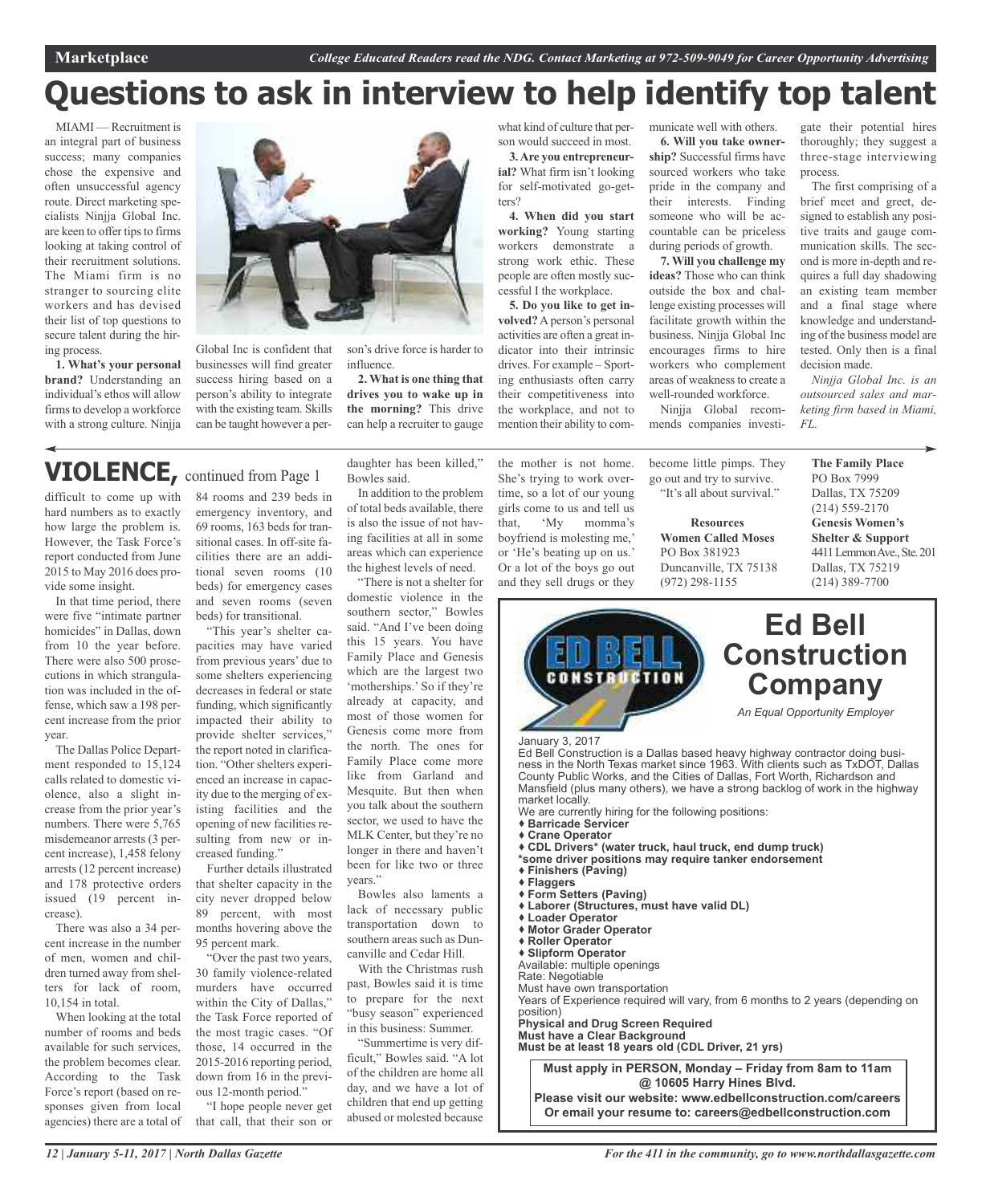### **Fair lending to be CFPB's top priority in 2017**

By Charlene Crowell **NNPA Newswire Columnist** 

As a New Year approaches, fair lending will be the priority for the nation's consumer financial cop on the beat. Mortgage and student loan servicing along with redlining and small business lending will be a triple-focus in 2017 for the Consumer Financial Protection Bureau (CFPB).

"While the Bureau has taken important strides in our efforts to protect consumers from credit discrimination and broaden access to credit, we continue to identify new and emerging fair lending risks and we will monitor institutions for compliance," said Patrice Ficklin, CFPB's associate director for fair lending.

Specifically, CFPB will evaluate whether lenders have practiced one or more of the following:

• Intentionally avoided lending in minority neighborhoods;

• Whether racial or ethnic concerns affect how loan servicers work with borrowers who are behind on either a mortgage or student loan; and

• Whether discriminatory practices affected access to credit for minority and women-owned businesses.

For all consumers, CFPB's

2017 priorities are an encouraging sign. But for Black, Latino and other consumers of color, heightened fair lending enforcement could signal less predatory and discriminatory lending that robs people of their hardearned livings. With heightened monitoring and related enforcement actions, lenders and creditors who violate fair lending laws will pay a price, and consumers will hold on to more of their own money.

To date, CFPB has recovered more than \$11 billion for 27 million consumers who were harmed by illegal financial ploys. These enforcement actions have affected a wide range of lending areas from mortgages to student loans, auto finance and more.

The cumulative clout of CFPB enforcements has also attracted united support among national civil rights groups. On December 21, the Leadership Conference on Civil and Human Rights, NAACP, National Council of La Raza and the National Urban League released a joint statement in support of the Bureau.

"If the 2008 financial crisis showed us anything, it's that consumers need a strong and independent regulator to look after the interests of consumers. The civil rights community stands behind

**Looking for energetic interns in the Dallas Area**

A local community newspaper has an internship position available. The goal is to provide students and aspiring writers an opportunity to gain published clips, experience and professional feedback. The position is for 20 hours a week at



\$8.50 per hour. Assignments will include covering local events, phone interviews, and rewriting press releases.

**Send resume and writing samples to: inquiries1909@gmail.com**

Director [Richard] Cordray as he continues to lead the CFPB in the fourth year of his five-year tenure," wrote the leaders.

"Any effort to weaken the agency or undermine its leadership would risk severe impacts on our communities – including communities of color and low-income families who are most vulnerable to financial abuse," the leaders continued.

Unfortunately, many communities of color that were hardest hit financially during the Great Recession are also targeted for discriminatory and predatory lending. Racial disparities in earnings and income are worsened by business practices and decisions that deny consumers a chance to get ahead financially. Hence, no one should be surprised to learn that many consumers of color struggle to attain financial stability.

For example, on December 28, the Department of Justice announced a \$9 million settlement to end a lawsuit alleging that Union Savings Bank and Guardian Savings Bank redlined predominantly Black neighborhoods in Indianapolis and three Ohio cities – Cincinnati, Columbus and Dayton. The two banks share ownership and management from their joint base in Cincinnati.

An opposite outcome occurred in early December when 10 lawsuits filed by a group of Black businesses in Michigan were dismissed.As reported, the plaintiffs alleged that Mercantile Bank violated the Equal Credit Opportunity Act with practices and loan terms that resulted in diminished commercial lending. According to U.S. Judge Robert Homes Bell, the charges that alleged violations occurred from 2007 to 2009 were beyond the statutory limitation. The lawsuits were filed in 2013.

"Three demographic factors affect your wealth: your

See CFPB, Page 16

### **Experienced Print & Web advertising Indoor sales.**

12.00 to 15.00 per hour against commission. Candidate must have 3 years of Verifiable experience. Must be able to sell minority Media, Print & Web 25 to 30 hours weekly. Must be highly motivated and a Self-Starter.

**ONLY EXPERIENCED ADVERTISING CANDIDATE SHOULD APPLY.**

Send Resume to: **Inquiries1909@ gmail.com** Or leave message @ **972.432.5219**



**Attention Suppliers of Goods, Services and Construction Review Competitive Opportunities at https://garlandtx.ionwave.net www.garlandpurchasing.com 972-205-2415**

GARLAND

REGISTER ONLINE TO TAKE THE CITY OF IRVING'S NEXT CIVIL SERVICE ENTRANCE EXAM

### *www.cityofirving.org*

*The City of Irving does not discriminate on the basis of race, sex, religion, age or disability in employment or the provision of services.*

**Statewide African American Press\Association is seeking a statewide sales representative.**

The Texas Publishers Association is seeking a statewide sales representative to

represent the overall sales objective for the organization. Individual must have a proven sales track record with local and regional sales strategies.

Also the individual must be:

- A self-starter
- Have excellent written and verbal communication skills
- A visionary
- Professional

• Have excellent organizational skills Previous advertising agency and direct sales experience a plus. Position is commission based.

Serious inquiries only. **Please email resume to inquiries1909@gmail.com or leave a message for the position at 972-432-5219.**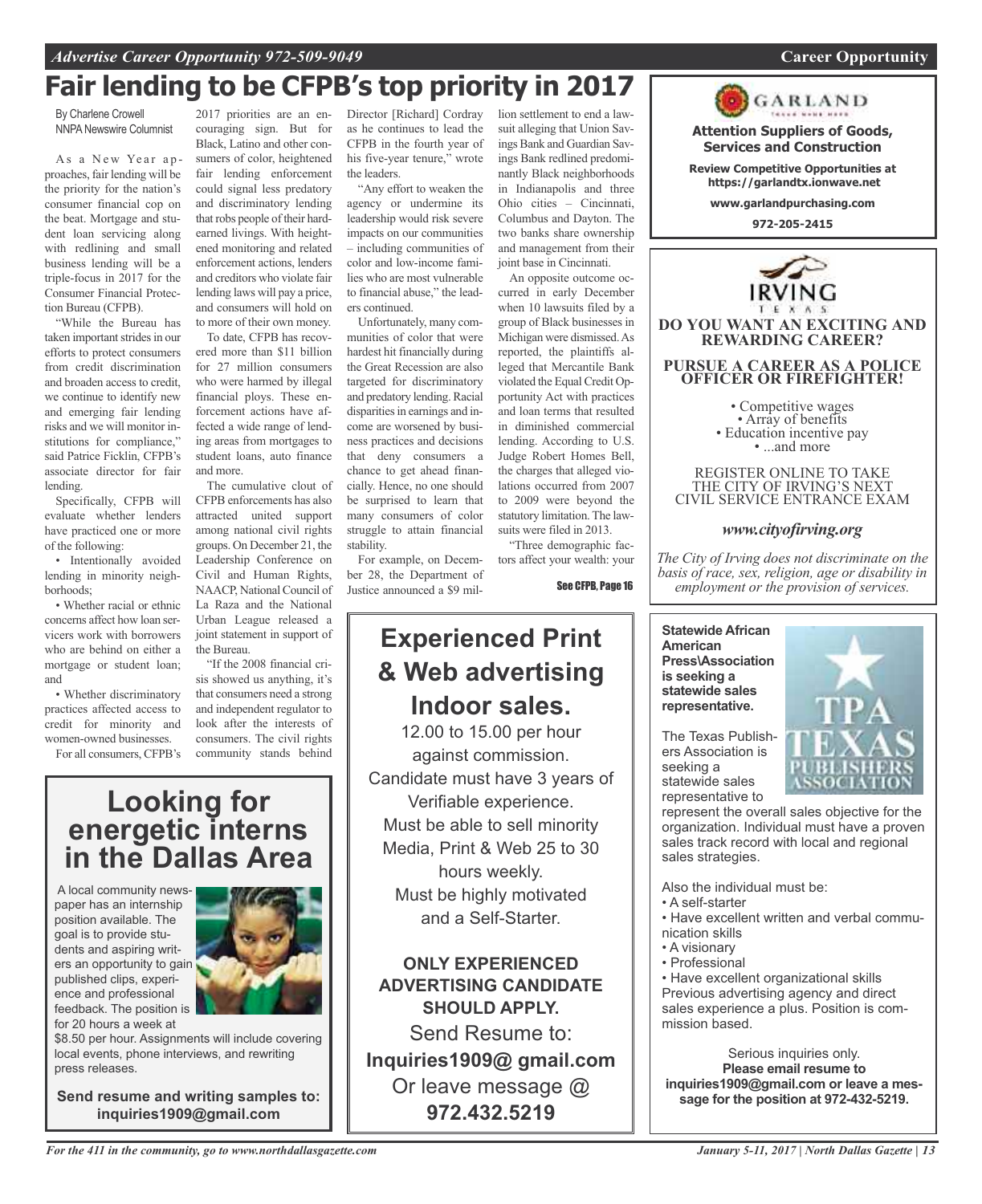#### **BETHEL BIBLE FELLOWSHIP, CARROLLTON (A PLACE TO BELONG)**

*NOTICE: Pastor Woodson serves the community by providing "Professional Therapy and Counseling Services" on a "Sliding Fee" scale. To schedule an appointment call the Pastoral Counseling Center at 972-526-4525 or email the church.*

### **January 8, 9:45 a.m.**

You're invited to our Sunday Morning "Prayer and Meditation" at 10 a.m. See what God is doing through and with us for the New Year; you will be blessed.

#### **January 11, 7 p.m.**

Join us in Wednesday's Prayer and Bible Study Class with Senior Pastor Woodson and Pastor Brenda Patterson teaching a series on "Design for Discipleship, Book 5, Chapter<br>5." Spiritual maturity is Spiritual maturity is God's desire for you. It's Time to Grow; Ephesians  $4.12 & 8.13$ 

Dr. Terrance Woodson, Senior Pastor 1944 E. Hebron Parkway Carrollton, TX 75007 972-492-4300 www.bethelbiblefelloswhip.org

#### **CHRIST COMMUNITY CHURCH IN RICHARDSON**

 $\mathcal{L}_\text{max}$  and  $\mathcal{L}_\text{max}$  and  $\mathcal{L}_\text{max}$ 

**January 2017, (Entire Month)** Join us for a time of churchwide Fasting & Praying in January only; each Wednesday in January, fast from 6 a.m. until 6 p.m. then in lieu of Bible Study on Wednesday, come in for prayer from 7:30 p.m. until 8:30 p.m. you will be blessed.

#### **January 8, 8:45 a.m. One Service Only**

You're invited to our Morning Services as we worship, honor and praise God this New Year for His blessings.

**January 11, 7 p.m.** Join us at 12 Noon with Rev. Viveca Potter teaching on the Word of God; come back at 6:45 p.m. for Corporate Prayer and stay for Senior Pastor Autry at 7:30 p.m. teaching the Word of God. Our youth will come for Food and Fellowship at 7 p.m. followed by Bible Study at 7:30 p.m.

Dr. Terrence Autry, Senior Pastor 701 Centennial 972-991-0200 Richardson, TX 75081 www.Christcommunityrichardson.org

#### **FELLOWSHIP CHRISTIAN CENTER CHURCH IN ALLEN "THE SHIP"**

 $\mathcal{L}_\text{max}$  , which is a set of the set of the set of the set of the set of the set of the set of the set of the set of the set of the set of the set of the set of the set of the set of the set of the set of the set of

Follow us on Social Media (Facebook, Twitter, YouTube and Vimeo).

#### **January 8, 8 a.m.** Join us on our main campus at 200 West Belmont Drive for Early Morning Worship and be blessed; followed by our Sunday Worship Services at Bolin Elementary School in Allen, Texas 75002 and bring someone with you, you will be blessed.

while," says Diane M. Hoffmann, author of 24 Hot Potatoes in the Church Today (www.24hotpotatoes.blogspo t.ca). "And it's past time that churches got around to solv-

In some respects, the gen-

### **January 11, 7 p.m.**

Join us in our Wednesday's 12 Noon-Day Live, Prayer and Bible Study and/or our Wednesday Night Live, Prayer and Bible Study at 7 p.m. to learn more about God's Word at the Joycie Turner Fellowship Hall, 200 West Belmont Drive in Allen. Be encouraged by God's plan for your maturity and His glory; and most of all; be prepared to grow in 2017.

Dr. W. L. Stafford, Sr., Ed. D. Senior Pastor 5705 Cheyenne Drive at Bolin Elementary School in Allen 75002 for Sunday Morning Worship and the Admin. Building Address is 200 W. Belmont Drive Allen, TX 75013 972-359-9956 www.theship3c.org

### **INSPIRING BODY OF CHRIST CHURCH, Let's Go Fishing! MATTHEW 4:19**

 $\overline{\phantom{a}}$  , and the set of the set of the set of the set of the set of the set of the set of the set of the set of the set of the set of the set of the set of the set of the set of the set of the set of the set of the s

### **January 8, 10 a.m. (Only One Service)** You're invited this Sunday as we praise, worship, honor and magnify God's Holy name.

#### **January 9, 7 p.m.**

Join us in Monday School as we grow in God's Word and learn what God has to say to us in 2017.

Pastor Rickie Rush 7701 S Westmoreland Road Dallas, TX 75237 972-372-4262 www.Ibocchurch.org

that surprising. Although the ordained clergy is overwhelmingly male, it's women who are more likely to hold strong religious beliefs and teach Sunday school, chair a committee or

For example, in the United States 60 percent of women say religion is "very impor-

sing in the choir.

#### **MT. OLIVE CHURCH OF PLANO (MOCOP) January 8, 10 a.m.**

Join us for Worship Service as we praise and worship God in 2017 for His Honor and His glory; and don't forget to comeback at 7 p.m. for our Brazilian Church.

#### **January 11, 7 p.m.**

You're invited to our Wednesday's Bible Study class; you will learn what God has to say to us. Come to be encouraged by God's plan for your spiritual growth in 2017 and His glory.

Pastor Sam Fenceroy Senior Pastor and Pastor Gloria Fenceroy 300 Chisholm Place Plano, TX 75075 972-633-5511 www.mocop.org  $\mathcal{L}$  , and the set of the set of the set of the set of the set of the set of the set of the set of the set of the set of the set of the set of the set of the set of the set of the set of the set of the set of the set

#### **SHILOH MBC IN PLANO (WHERE COMMUNITY BECOMES FAMILY)**

**January 8, 8 a.m. and 11 a.m.**

Join us for Worship Services and fellowship as we give God all glory, honor and praise.

#### **January 11, 7 p.m.**

You're invited to our Wednesday's Bible Study to learn more about God's Word. Come and be encouraged by God's plan for your maturity and growth; it's all for His glory and His honor. We are, "Growing in Christ through the study of His Word" in 2017.

Our AWANA (Approved Workman Are Not Ashamed from 2 Timothy 2:15) is held from 6:30 - 8:15 pm, now through May

tant" in their lives, but just 47 percent of men make that claim, according to a Pew Research Center survey. Also, 64 percent of women

pared to 47 percent of men. This is more than just an interesting cultural glitch, Hoffmann says. A Hartford

say they pray daily, com-

See PEWS, Page 16

### **Church Happenings www.NorthDallasGazette.com**

2017. Kick-off was September 7th. There is no vironment.

charge for registration for new participants! This is a Bible-based program for children and youth, ages three years old through the 12th grade. The emphasis is on memorizing the Word of God and developing a personal relationship with our Lord Jesus Christ in a structured, safe and fun enOur church ministries offer opportunities for motivation and growth; join us and see. Be blessed of the Lord.

Dr. Isaiah Joshua, Jr. Senior Pastor 920 E. 14th Street Plano, TX 75074 972-423-6695 www.smbcplano.org

**IRS Problems?** 



FROM YOU! **Send stories and suggestions to editor@northdallasgazette.com For advertising quote print or web opportunity@northdallasgazette.com**

LET US HEAR

www.IRSsafe.com

NDG now has a "Special Advertising Package"for churches and non-profit organizations that need to let the community know about your Special Event.

### Opportunity You Can Measure...

### **Church Events**

- Church Anniversary
- Pastor's Anniversary
- Women's Day
- Men's Day

### **Non-Profit Org. Events**

• Fundraisers

- (Concerts)
- Special Events
- (Personal or Community)

### Special Rate \$199

(Black & White, per insertion) Ad size - 4.905"x 6"(Quarter Page, B&W) (NOTE: Color Ad \$75 extra per inserion) Production disclaimer - NDG ad meake-ready is not included in promotion. Layout/production of "copy ready"ad will be a nominal extra cost. E-mail ad copy to: Marketing@NorthDallasGazette.com or call our Marketing Department today! 2.509.90 **EUON** 



ing it."

**Men In Pews: Fixing the gender gap with church volunteering** recognized long ago that the der disparity might not be

Maybe it's that men prefer to keep their space and don't like all the hand holding and average congregation volunteers are decidedly female. "It's been a problem for a

hugging that goes on in a church. Maybe it's that the male brain thrives on competition and rough and tumble play, and church just seems boring. Maybe it's simply lack of commitment and devotion.

Regardless, church leaders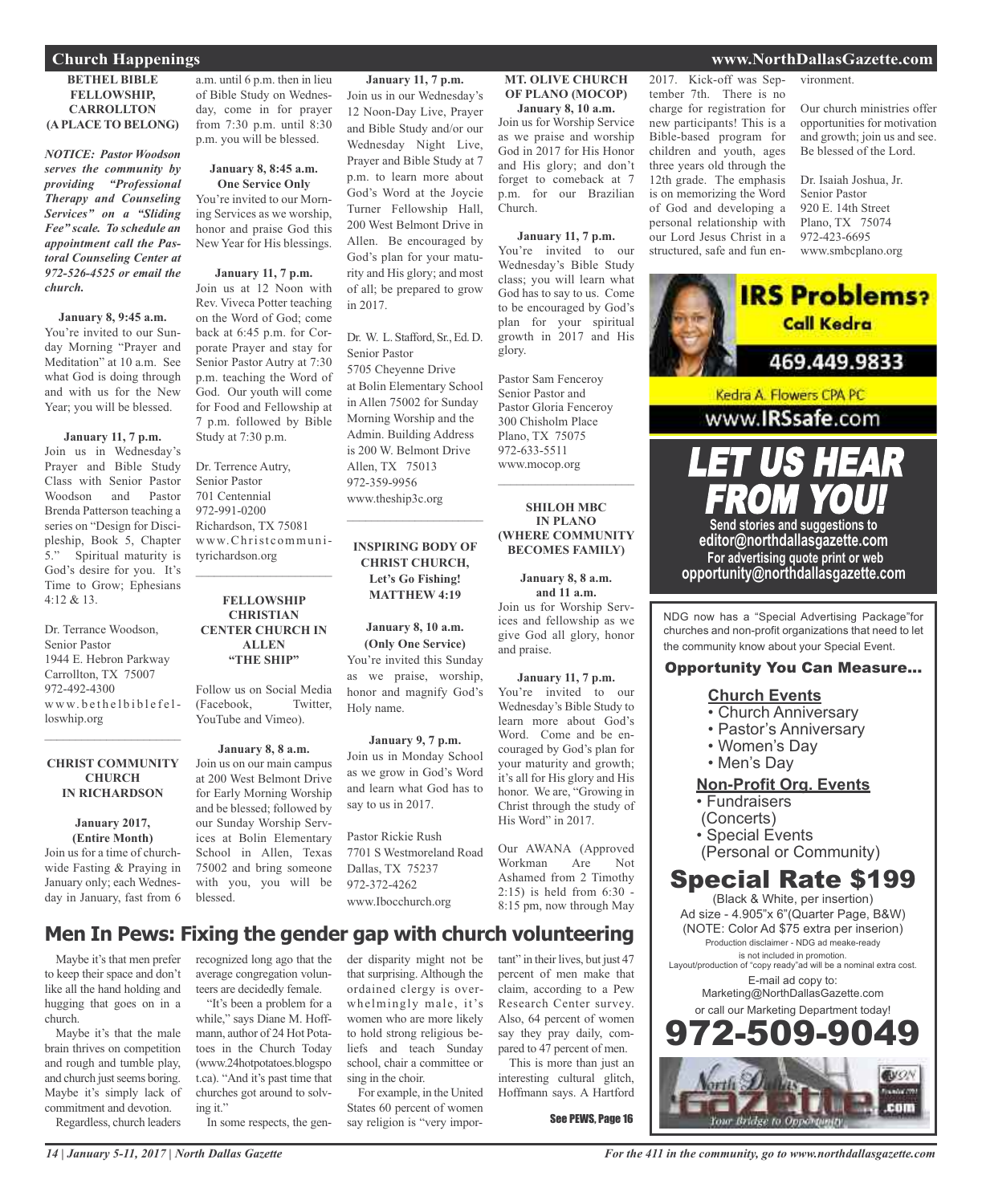### **www.NorthDallasGazette.com Church Directory**

## **Start a new year with a new attitude**



*Send email to: businessoffice@ northdallasgazette.com to sign up for Sister Tarpley's weekly electronic newsletter.*

2016 is behind us forever! Some things God gives often, but He only gives "time" once.

The flowers of spring return new again and again. The grass turn green, and trees burst into new foliage year after year. But "time" does not come twice to anyone.

This is the start of a "New Year" you can learn from mistakes that were made last year to make positive changes in your life from this day forward. You will be happier and so will those around you, because---

Life is short no matter how long we live, so use it wisely. Life never seems to be enough no matter how long one gets to live.

I have never heard anyone (in the right frame of mind) say, "Ninety years is enough living for me, so I

ww.theshlp3c.org

**Early Morning Service** 

0 W. Belmunt Drive

Alice TX 75013

 $0.004m$ 

Tv.Wit. New

will just die now!"

Usually, people just don't speak like that when it comes to their life. Generally, everybody wants to live to that ripe old age, and if we (only) had a say in how long we should stay, we would all shout, "Forever!"

It is true most of us love life! What do we know about this thing we hold so dear?

1) It is a gift from God. 2) It is not ours to keep; it can be taken away at any time. 3) It can be worthwhile or worthless (it depends on the individual.)

Here are some things to keep in mind and put an effort in doing in 2017.

First, we should keep Christ as our center. Second, we should be grateful for the many blessings of the previous year.

We are not worthy of more from God if we are ungrateful for what He has given us.

Third, may we determine to be sympathetic toward all less fortunate than we are. Having a soft heart is a big accomplishment.

North Dallas Gazette takes a moment to reflect on the past with **Historical Perspectives from Sister Tarpley** Hear what it was like growing up in <sup>a</sup> very different Dallas when Booker T. Washington was <sup>a</sup> black school. Sister Tarpley graduated frm there and went on to college and later became <sup>a</sup> city councilmember in Carrollton.

Fourth, let us resolve to place the best reasonable construction on the words and deeds of others.

Fifth, let us build our life on the good foundation of loving God and our fellowman.

Those of us who are alive need to know that we are at the mercy of the

"Life-giver," He is God. The time that we have been given should not be spent on trying to preserve this life, but fulfilling the purpose for which we were created.

go the way of the flesh, should hasten our resolve (especially now, a New



*Mr. Young & Mrs. Susan Sung with their children, Jonathan and Jessica completing some shopping*

### **MT. OLIVE CHURCH OF PLANO** 300 Chisholm Pl. Plano, TX 75075 972-633-5511 Answers you need, Hope for today is waiting for you... · Sunday School for all ages 8:30 am · Sunday Morning Prayer  $9.30$  am · Sunday Service  $10:00$  am · Wednesday Night Service 7:00 pm Pastor Sam Fenceroy



Knowing that we all must

Year) to put things in perspective.

Some of the questions you should be asking are, "What have I done with my life? What do I want to do with the rest of my life?"

If this was your time to die, would your life be celebrated or mourned? You are the one who will say how the rest of your life story plays out.

Will it be worthwhile or worthless, the choice is certainly yours to make.

We may not always realize that everything we do, affects not only our lives, but also others, too! For a little bit of thoughtfulness that shows someone you care creates a ray of sunshine for both of you to share.

Yes, every time you offer someone a helping hand every time you show a friend you care and understand.

Every time you have a kind and gentle word to give, you help someone find beauty in this precious life we live.

For happiness bring happiness and love ways bring love; and giving is the treasure that contentment is made of. A HAPPY AND BLESSED NEW YEAR TO ALL!







Islah Joshua, Jr. Fustor

SMBC: A church Focused on Excellence while Teaching the Word. Preaching the Gospel, Reaching the World

Worship Times: 8 and 11 a.m. Sunday School: 9:45 a.m. Mid-week: Wednesday at 7:00 p.m. Youth Church: Every 3rd, 4th, and 5th Sunday at 10:45 a.m. AWANA: Wednesday at 6:30 p.m. Contact Information: 972-423-6695 www.smbcplano.org

*For the 411 in the community, go to www.northdallasgazette.com*

Wadnasday Night Live

**DO W. Retroem Days** 

Allen, TX 75013